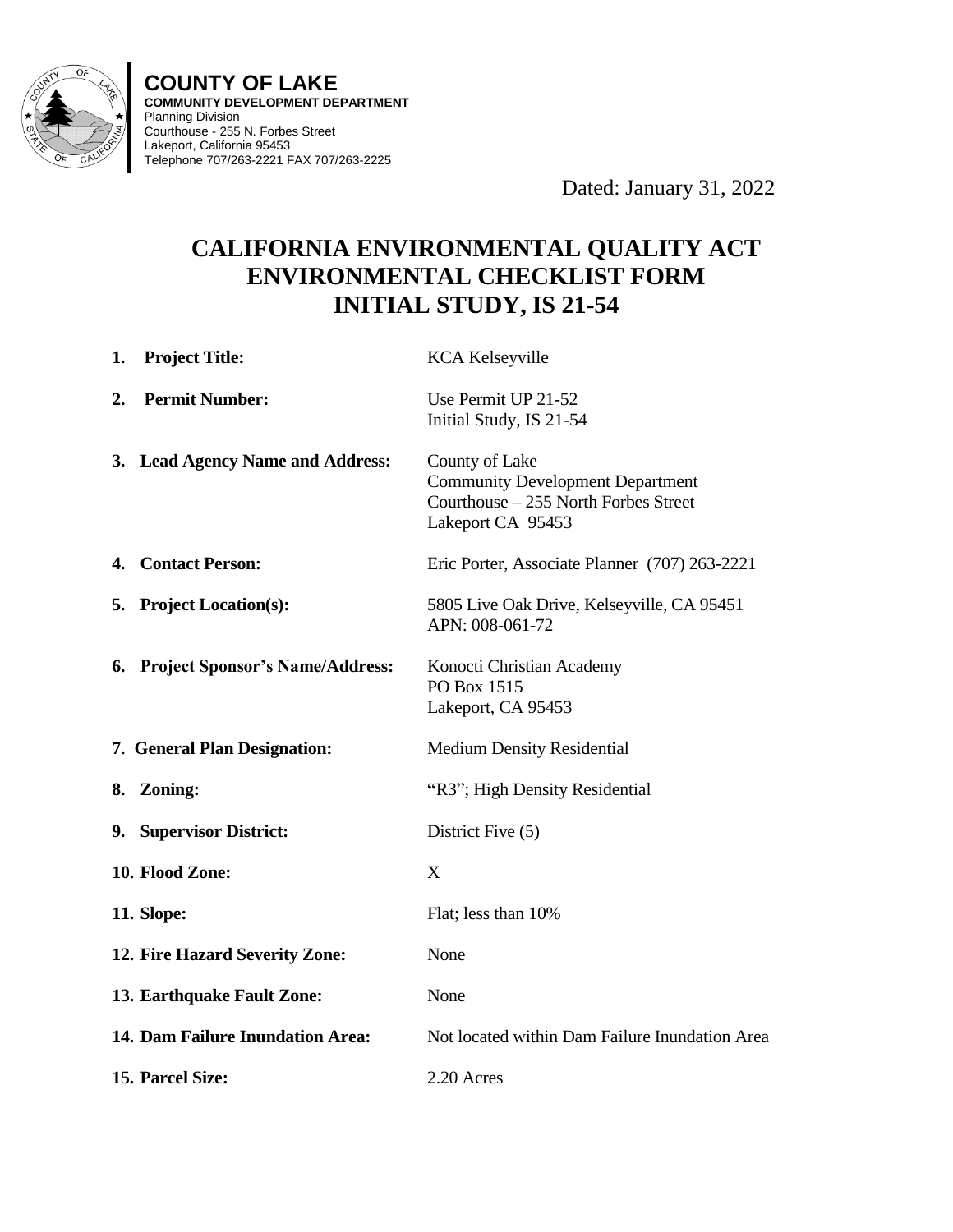# **16. Description of Project: (Describe the whole action involved, including but not limited to later phases of the project, and any secondary, support, or off-site features necessary for its implementation. Attach additional sheets if necessary).**

New pre-kindergarten through 9<sup>th</sup> grade private school for Konocti Christian Academy. Project consists of 7 portable  $(24 \text{ x } 40)$  classrooms and one  $(1)$  24' x 40' office building; one 12' x 40' restroom building; 3,124 sq. ft. playground; a 4,700 sq. ft. basketball court; a 9,000 sq. ft. grass area, a 10' x 6' wall-mounted sign; a 14,570 sq. ft. gravel parking lot containing 30 parking spaces; a 10' x 8' trash enclosure, and a 12,157 sq. ft. grass field. The property will be enclosed by a 6' tall chain-link fence. The applicant estimates that there will be up to 150 pick-ups and drop-offs during daily school days.

# **17. Surrounding Land Uses and Setting: Briefly describe the project's surroundings:**

East, North and West: "R2" zoned properties containing mostly dwellings.

South: "PDC" zoned lot containing the headquarters for Lake County Roto-Rooter.

## **Other public agencies whose approval may be required (e.g., Permits, financing approval, or participation agreement.)**

Lake County Community Development Department Lake County Department of Environmental Health Lake County Air Quality Management District Lake County Department of Public Works Lake County Department of Public Services South Lake County Fire Protection District (CalFire) Central Valley Water Resource Control California Department of Forestry & Fire Protection (CalFire) California Department of Public Health

*The environmental factors checked below would be potentially affected by this project, involving at least one impact that is a "Potentially Significant Impact" as indicated by the checklist on the following pages.*

| Aesthetics                  | Greenhouse Gas Emissions      |    | Population / Housing                      |
|-----------------------------|-------------------------------|----|-------------------------------------------|
| Agriculture & Forestry      | Hazards & Hazardous Materials |    | <b>Public Services</b>                    |
| <b>Air Quality</b>          | Hydrology / Water Quality     |    | Recreation                                |
| <b>Biological Resources</b> | <b>Land Use / Planning</b>    |    | Transportation                            |
| <b>Cultural Resources</b>   | <b>Mineral Resources</b>      | IX | <b>Tribal Cultural Resources</b>          |
| Geology / Soils             | <b>Noise</b>                  |    | Utilities / Service Systems               |
| Wildfire                    | Energy                        | ⋉  | <b>Mandatory Findings of Significance</b> |

#### **DETERMINATION: (To be completed by the lead Agency)** On the basis of this initial evaluation: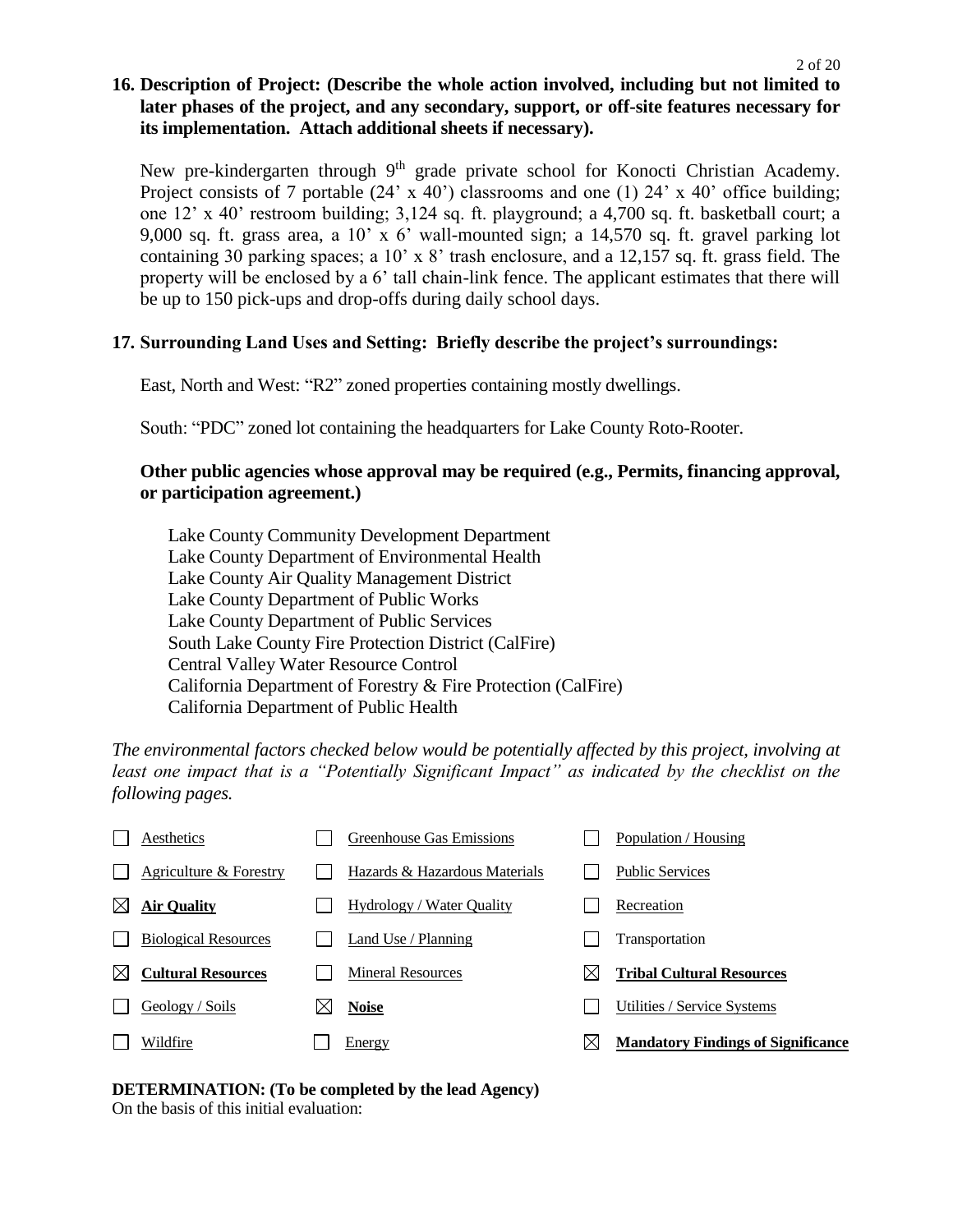- $\Box$ I find that the proposed project COULD NOT have a significant effect on the environment, and a NEGATIVE DECLARATION will be prepared.
- $\boxtimes$ I find that although the proposed project could have a significant effect on the environment, there will not be a significant effect in this case because revisions in the project have been made by or agreed to by the project proponent. A MITIGATED NEGATIVE DECLARATION will be prepared.
- $\Box$ I find that the proposed project MAY have a significant effect on the environment, and an ENVIRONMENTAL IMPACT REPORT is required.
- $\Box$ I find that the proposed project MAY have a "potentially significant impact" or "potentially significant unless mitigated" impact on the environment, but at least one effect 1) has been adequately analyzed in an earlier document pursuant to applicable legal standards, and 2) has been addressed by mitigation measures based on the earlier analysis as described on attached sheets. An ENVIRONMENTAL IMPACT REPORT is required, but it must analyze only the effects that remain to be addressed.
- $\Box$ I find that although the proposed project could have a significant effect on the environment, because all potentially significant effects (a) have been analyzed adequately in an earlier EIR or NEGATIVE DECLARATION pursuant to applicable standards and (b) have been avoided or mitigated pursuant to that earlier EIR or NEGATIVE DECLARATION, including revisions or mitigation measures that are imposed upon the proposed project, nothing further is required.

Original and Subsequent Initial Study Prepared By: Eric Porter, Associate Planner

 $537$ 

January 31, 2022 Date:

SIGNATURE

Mary Darby, Director Community Development Department

## SECTION 1 – EVALUATION OF ENVIRONMENTAL IMPACTS:

- 1) A brief explanation is required for all answers except "No Impact" answers that are adequately supported by the information sources a lead agency cites in the parentheses following each question. A "No Impact" answer is adequately supported if the referenced information sources show that the impact simply does not apply to projects like the one involved (e.g., the project falls outside a fault rupture zone). A "No Impact" answer should be explained where it is based on project-specific factors as well as general standards (e.g., the project will not expose sensitive receptors to pollutants, based on a project-specific screening analysis).
- 2) All answers must take account of the whole action involved, including off-site as well as on-site, cumulative as well as project-level, indirect as well as direct, and construction as well as operational impacts.
- 3) Once the lead agency has determined that a particular physical impact may occur, and then the checklist answers must indicate whether the impact is potentially significant, less than significant with mitigation, or less than significant. "Potentially Significant Impact" is appropriate if there is substantial evidence that an effect may be significant. If there are one or more "Potentially Significant Impact" entries when the determination is made, an EIR is required.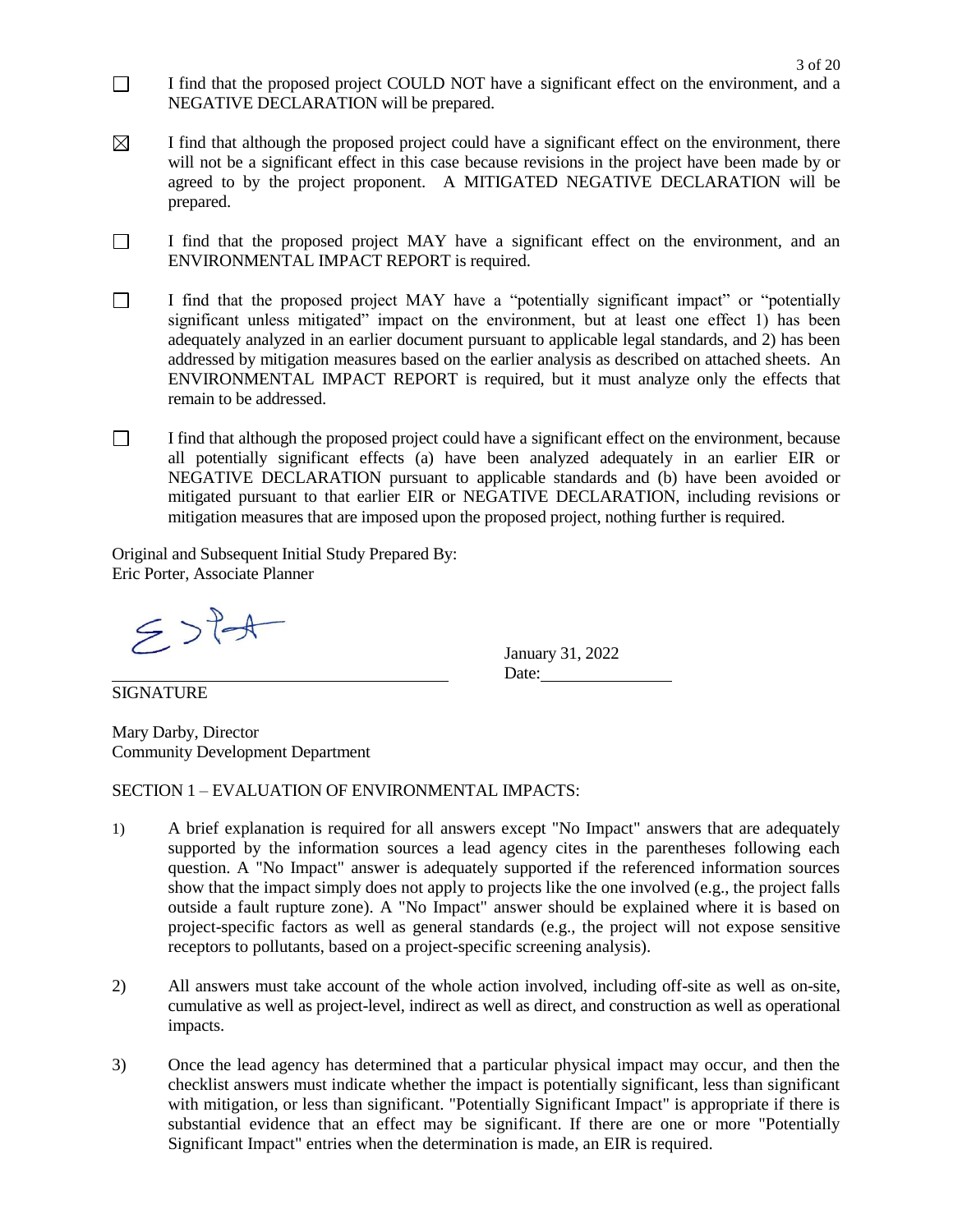- 4) "Negative Declaration: Less Than Significant With Mitigation Incorporated" applies where the incorporation of mitigation measures has reduced an effect from "Potentially Significant Impact" to a "Less Than Significant Impact." The lead agency must describe the mitigation measures, and briefly explain how they reduce the effect to a less than significant level (mitigation measures from Section XVII, "Earlier Analyses," may be cross-referenced).
- 5) Earlier analyses may be used where, pursuant to the tiering, program EIR, or other CEQA process, an effect has been adequately analyzed in an earlier EIR or negative declaration. Section  $15063(c)(3)(D)$ . In this case, a brief discussion should identify the following:
	- a) Earlier Analysis Used. Identify and state where they are available for review.
	- b) Impacts Adequately Addressed. Identify which effects from the above checklist were within the scope of and adequately analyzed in an earlier document pursuant to applicable legal standards, and state whether such effects were addressed by mitigation measures based on the earlier analysis.
	- c) Mitigation Measures. For effects that are "Less than Significant with Mitigation Measures Incorporated," describe the mitigation measures, which were incorporated or refined from the earlier document and the extent to which they address site-specific conditions for the project.
- 6) Lead agencies are encouraged to incorporate into the checklist references to information sources for potential impacts (e.g., general plans, zoning ordinances). Reference to a previously prepared or outside document should, where appropriate, include a reference to the page or pages where the statement is substantiated.
- 7) Supporting Information Sources: A source list should be attached, and other sources used or individuals contacted should be cited in the discussion.
- 8) This is only a suggested form, and lead agencies are free to use different formats; however, lead agencies should normally address the questions from this checklist that are relevant to a project's environmental effects in whatever format is selected.
- 9) The explanation of each issue should identify:
	- a) the significance criteria or threshold, if any, used to evaluate each question; and
	- b) the mitigation measure identified, if any, to reduce the impact to less than significance

## **KEY: 1 = Potentially Significant Impact**

- **2 = Less Than Significant with Mitigation Incorporation**
- **3 = Less Than Significant Impact**
- **4 = No Impact**

| <b>IMPACT</b><br><b>CATEGORIES*</b>                        | 2 | 3 | 4 | All determinations need explanation.<br>Reference to documentation, sources, notes and<br>correspondence.                                                                                                                                          | <b>Source</b><br>Number**             |
|------------------------------------------------------------|---|---|---|----------------------------------------------------------------------------------------------------------------------------------------------------------------------------------------------------------------------------------------------------|---------------------------------------|
|                                                            |   |   |   | <b>AESTHETICS</b><br><b>Would the project:</b>                                                                                                                                                                                                     |                                       |
| a) Have a substantial adverse<br>effect on a scenic vista? |   | X |   | The project site is located off of Live Oak Drive, a paved<br>County road at this location. The site is not near a Scenic<br>Combining Area. The site is flat and does not contain any<br>scenic resources.<br><b>Less Than Significant Impact</b> | 7, 8, 11, 12,<br>16, 18, 24,<br>27.34 |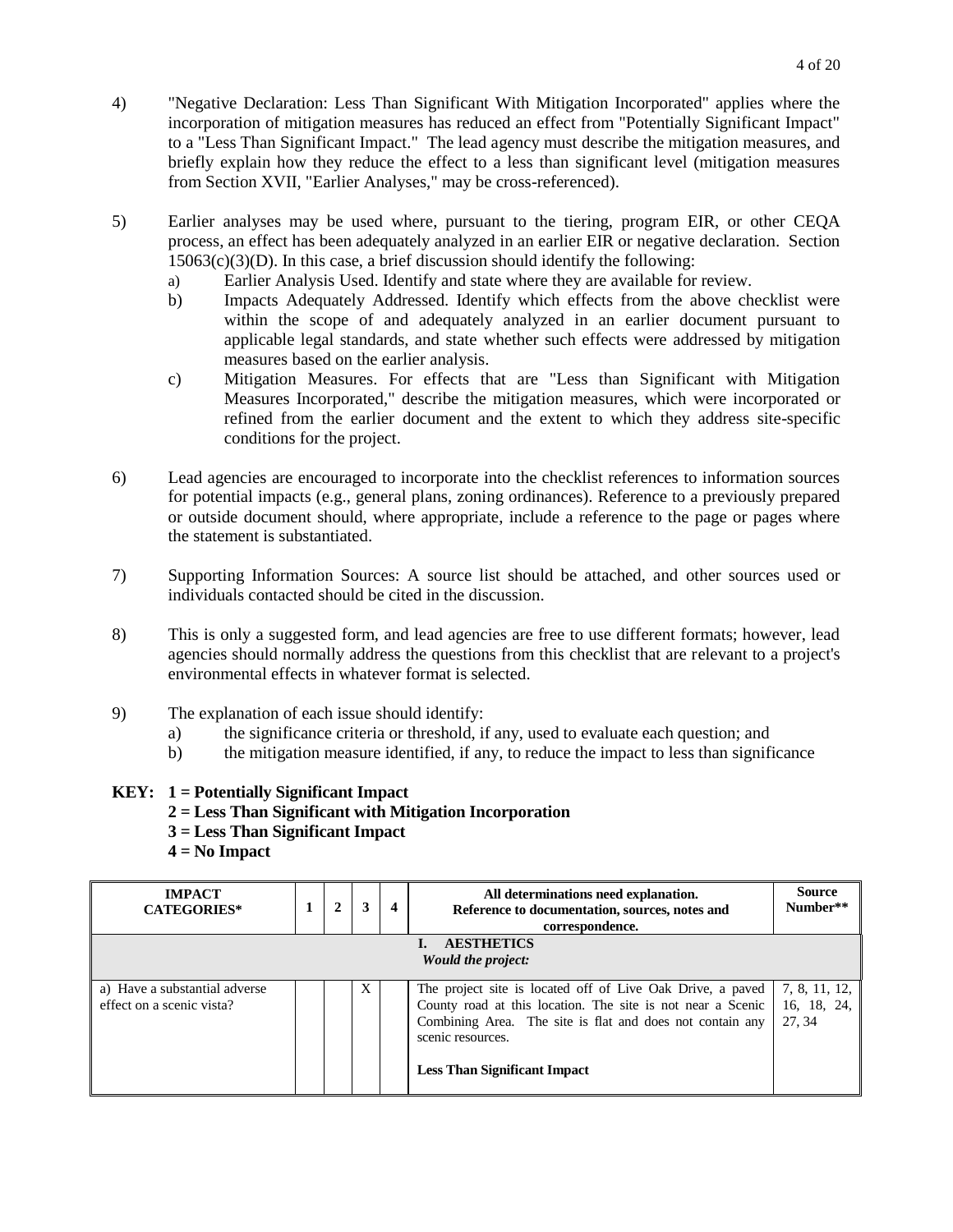|                                                                      |              |                |                           |   |                                                                                                                                                                                                                                                        | 5 of 20               |
|----------------------------------------------------------------------|--------------|----------------|---------------------------|---|--------------------------------------------------------------------------------------------------------------------------------------------------------------------------------------------------------------------------------------------------------|-----------------------|
| <b>IMPACT</b>                                                        |              |                |                           |   | All determinations need explanation.                                                                                                                                                                                                                   | <b>Source</b>         |
| <b>CATEGORIES*</b>                                                   | $\mathbf{1}$ | $\overline{2}$ | 3                         | 4 | Reference to documentation, sources, notes and                                                                                                                                                                                                         | Number**              |
|                                                                      |              |                |                           |   | correspondence.                                                                                                                                                                                                                                        |                       |
| b) Substantially damage scenic                                       |              |                | X                         |   | There are no scenic resources identified on or near the school                                                                                                                                                                                         | 7, 8, 11, 12,         |
| resources, including, but not                                        |              |                |                           |   | site.                                                                                                                                                                                                                                                  | 16, 18, 24,           |
| limited to, trees, rock                                              |              |                |                           |   |                                                                                                                                                                                                                                                        | 27, 34                |
| outcroppings, and historic                                           |              |                |                           |   | <b>Less Than Significant Impact</b>                                                                                                                                                                                                                    |                       |
| buildings within a state scenic                                      |              |                |                           |   |                                                                                                                                                                                                                                                        |                       |
| highway?                                                             |              |                |                           |   |                                                                                                                                                                                                                                                        |                       |
| c) In non-urbanized areas,                                           |              |                | $\mathbf X$               |   | The project site is not adjacent to or within the boundary of an                                                                                                                                                                                       | 7, 8, 11, 12,         |
| substantially degrade the existing<br>visual character or quality of |              |                |                           |   | scenic overlay or combining district. The site is located in an<br>urbanized portion of the township of Kelseyville.                                                                                                                                   | 16, 18, 24,<br>27, 34 |
| public views of the site and its                                     |              |                |                           |   |                                                                                                                                                                                                                                                        |                       |
| surroundings? (Public views are                                      |              |                |                           |   |                                                                                                                                                                                                                                                        |                       |
| those that are experienced from                                      |              |                |                           |   |                                                                                                                                                                                                                                                        |                       |
| publicly accessible vantage                                          |              |                |                           |   |                                                                                                                                                                                                                                                        |                       |
| point). If the project is in an                                      |              |                |                           |   |                                                                                                                                                                                                                                                        |                       |
| urbanized area, would the project                                    |              |                |                           |   |                                                                                                                                                                                                                                                        |                       |
| conflict with applicable zoning                                      |              |                |                           |   |                                                                                                                                                                                                                                                        |                       |
| and other regulations governing                                      |              |                |                           |   |                                                                                                                                                                                                                                                        |                       |
| scenic quality?                                                      |              |                |                           |   |                                                                                                                                                                                                                                                        |                       |
|                                                                      |              |                |                           |   | 5805 Live Oak D                                                                                                                                                                                                                                        |                       |
|                                                                      |              |                |                           |   |                                                                                                                                                                                                                                                        |                       |
|                                                                      |              |                |                           |   |                                                                                                                                                                                                                                                        |                       |
|                                                                      |              |                |                           |   |                                                                                                                                                                                                                                                        |                       |
|                                                                      |              |                |                           |   |                                                                                                                                                                                                                                                        |                       |
|                                                                      |              |                |                           |   |                                                                                                                                                                                                                                                        |                       |
|                                                                      |              |                |                           |   |                                                                                                                                                                                                                                                        |                       |
|                                                                      |              |                |                           |   |                                                                                                                                                                                                                                                        |                       |
|                                                                      |              |                |                           |   | <b>Less Than Significant Impact</b>                                                                                                                                                                                                                    |                       |
|                                                                      |              |                | X                         |   | The project has some potential to create additional light or                                                                                                                                                                                           | 7, 8, 11, 12,         |
| d) Create a new source of<br>substantial light or glare which        |              |                |                           |   | glare from exterior lighting and windows on the buildings.                                                                                                                                                                                             | 16, 18, 24,           |
| would adversely affect day or                                        |              |                |                           |   | Exterior lighting in Lake County is required to meet                                                                                                                                                                                                   | 27, 34                |
| nighttime views in the area?                                         |              |                |                           |   | 'darksky.org' lighting recommendations; this is a typical                                                                                                                                                                                              |                       |
|                                                                      |              |                |                           |   | condition of approval for all new developments in Lake                                                                                                                                                                                                 |                       |
|                                                                      |              |                |                           |   | County, and will be required for this project. All lighting must                                                                                                                                                                                       |                       |
|                                                                      |              |                |                           |   | be downcast and cannot shine into neighboring properties or                                                                                                                                                                                            |                       |
|                                                                      |              |                |                           |   | onto public roads.                                                                                                                                                                                                                                     |                       |
|                                                                      |              |                |                           |   |                                                                                                                                                                                                                                                        |                       |
|                                                                      |              |                |                           |   | <b>Less Than Significant Impact</b>                                                                                                                                                                                                                    |                       |
|                                                                      |              |                |                           |   |                                                                                                                                                                                                                                                        |                       |
|                                                                      |              |                |                           |   | II. AGRICULTURE AND FORESTRY RESOURCES                                                                                                                                                                                                                 |                       |
|                                                                      |              |                |                           |   | In determining whether impacts to agricultural resources are significant environmental effects, lead agencies may refer to the                                                                                                                         |                       |
|                                                                      |              |                |                           |   | California Agricultural Land Evaluation and Site Assessment Model (1997) prepared by the California Dept. of Conservation as                                                                                                                           |                       |
|                                                                      |              |                |                           |   | an optional model to use in assessing impacts on agriculture and farmland. In determining whether impacts to forest resources,                                                                                                                         |                       |
|                                                                      |              |                |                           |   | including timberland, are significant environmental effects, lead agencies may refer to information compiled by the California                                                                                                                         |                       |
|                                                                      |              |                |                           |   | Department of Forestry and Fire Protection regarding the state's inventory of forest land, including the Forest and Range<br>Assessment Project and the Forest Legacy Assessment Project; and forest carbon measurement methodology provided in Forest |                       |
|                                                                      |              |                |                           |   | protocols adopted by the California Air Resources Board.                                                                                                                                                                                               |                       |
|                                                                      |              |                |                           |   | Would the project:                                                                                                                                                                                                                                     |                       |
| a) Convert Prime Farmland,                                           |              |                | $\boldsymbol{\mathrm{X}}$ |   | The site and immediately surrounding area are either vacant                                                                                                                                                                                            | 5, 6, 10, 11,         |
| Unique Farmland, or Farmland                                         |              |                |                           |   | or already developed with dwellings. The R2 zoning of the                                                                                                                                                                                              | 12, 16, 18,           |
| of Statewide Importance                                              |              |                |                           |   | subject site is intended for either residential development, or                                                                                                                                                                                        | 21, 24, 27,           |
| (Farmland), as shown on the                                          |              |                |                           |   | in this case, for a new school. There are no active agricultural                                                                                                                                                                                       | 32, 33, 34            |
| maps prepared pursuant to the                                        |              |                |                           |   | uses in the immediate vicinity of the project site, and the R2                                                                                                                                                                                         |                       |
| Farmland Mapping and                                                 |              |                |                           |   | zoning does not allow agricultural uses as a primary use.                                                                                                                                                                                              |                       |
| Monitoring Program of the                                            |              |                |                           |   |                                                                                                                                                                                                                                                        |                       |
| California Resources Agency, to                                      |              |                |                           |   | <b>Less Than Significant Impact</b>                                                                                                                                                                                                                    |                       |
| non-agricultural use?                                                |              |                |                           |   |                                                                                                                                                                                                                                                        |                       |

 $X \mid$  The immediate vicinity does not contain properties that are

5, 6, 10, 11, 12, 16, 18, 21, 24, 27, 32, 33, 34

ı

actively growing crops.

**No Impact**

b) Conflict with existing zoning for agricultural use, or a Williamson Act contract?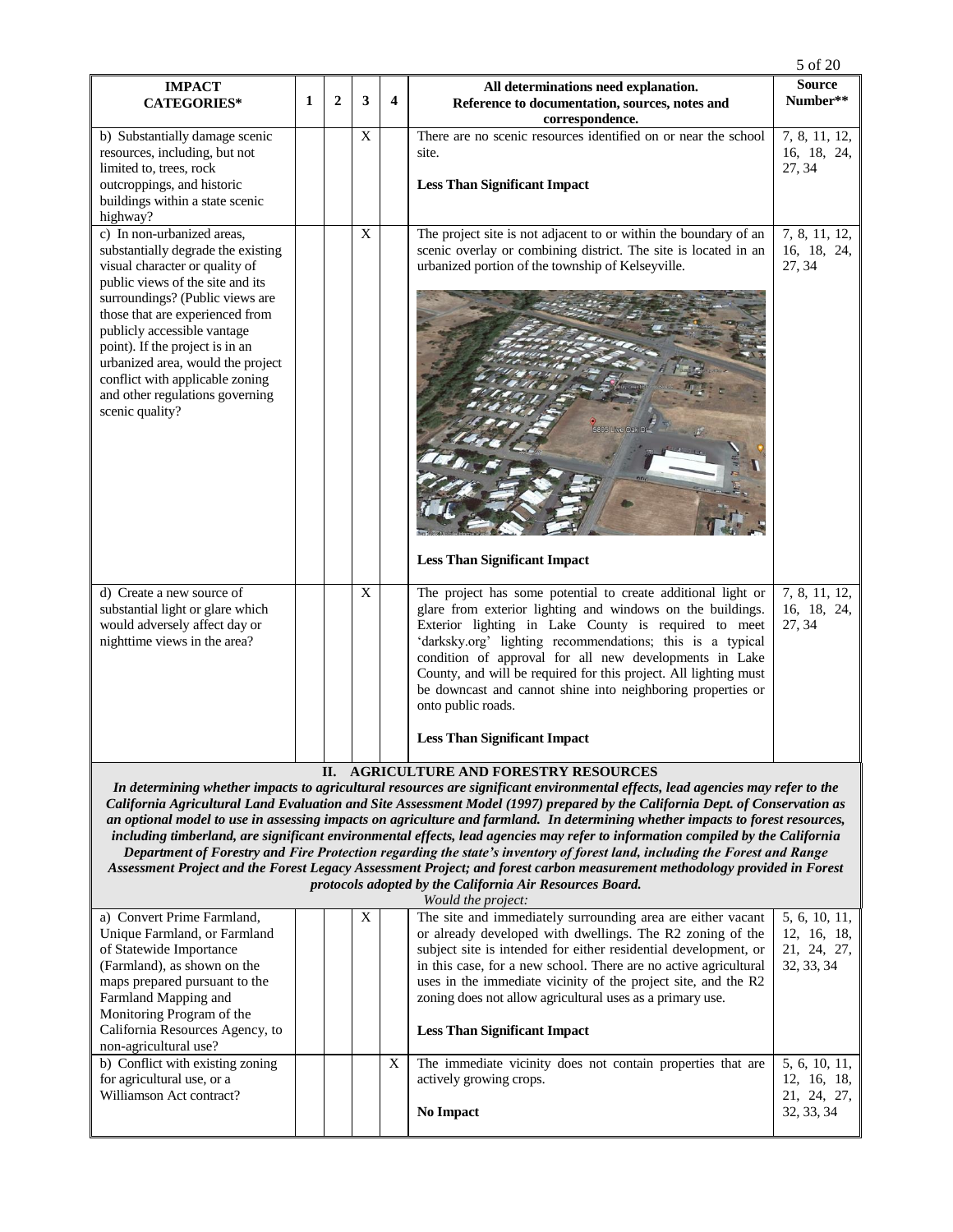|                                                                         |   |                |                           |   |                                                                                                                                                                                               | 6 of 20                 |
|-------------------------------------------------------------------------|---|----------------|---------------------------|---|-----------------------------------------------------------------------------------------------------------------------------------------------------------------------------------------------|-------------------------|
| <b>IMPACT</b>                                                           |   |                |                           |   | All determinations need explanation.                                                                                                                                                          | <b>Source</b>           |
| <b>CATEGORIES*</b>                                                      | 1 | $\overline{2}$ | 3                         | 4 | Reference to documentation, sources, notes and                                                                                                                                                | Number**                |
|                                                                         |   |                |                           |   | correspondence.                                                                                                                                                                               |                         |
| c) Conflict with existing zoning                                        |   |                |                           | X | The property is in an urbanized area in Kelseyville. There are                                                                                                                                | 2, 5, 6, 9,             |
| for, or cause rezoning of, forest                                       |   |                |                           |   | no timber-producing properties in the vicinity.                                                                                                                                               | 10, 11, 12,             |
| land (as defined in Public                                              |   |                |                           |   |                                                                                                                                                                                               | 16, 18, 21,             |
| Resources Code section                                                  |   |                |                           |   | <b>No Impact</b>                                                                                                                                                                              | 24, 27, 32,             |
| $12220(g)$ , timberland (as defined<br>by Public Resources Code section |   |                |                           |   |                                                                                                                                                                                               | 33, 34                  |
| 4526), or timberland zoned                                              |   |                |                           |   |                                                                                                                                                                                               |                         |
| Timberland Production (as                                               |   |                |                           |   |                                                                                                                                                                                               |                         |
| defined by Government Code                                              |   |                |                           |   |                                                                                                                                                                                               |                         |
| section 51104(g))?                                                      |   |                |                           |   |                                                                                                                                                                                               |                         |
| d) Result in the loss of forest                                         |   |                |                           | X | The project would not result in the loss or conversion of forest                                                                                                                              | 2, 5, 6, 9,             |
| land or conversion of forest land                                       |   |                |                           |   | land to a non-forest use.                                                                                                                                                                     | 10, 11, 12,             |
| to non-forest use?                                                      |   |                |                           |   |                                                                                                                                                                                               | 16, 18, 21,             |
|                                                                         |   |                |                           |   | No Impact.                                                                                                                                                                                    | 24, 27, 32,             |
| e) Involve other changes in the                                         |   |                | $\boldsymbol{\mathrm{X}}$ |   | As proposed, this project would not induce changes to existing                                                                                                                                | 33, 34<br>5, 6, 10, 11, |
| existing environment which, due                                         |   |                |                           |   | farmland that would result in its conversion to non-agricultural                                                                                                                              | 12, 16, 18,             |
| to their location or nature, could                                      |   |                |                           |   | use.                                                                                                                                                                                          | 21, 24, 27,             |
| result in conversion of                                                 |   |                |                           |   |                                                                                                                                                                                               | 32, 33, 34              |
| Farmland, to non-agricultural                                           |   |                |                           |   | <b>Less Than Significant Impact</b>                                                                                                                                                           |                         |
| use or conversion of forest land                                        |   |                |                           |   |                                                                                                                                                                                               |                         |
| to non-forest use?                                                      |   |                |                           |   |                                                                                                                                                                                               |                         |
|                                                                         |   |                |                           |   | III.<br><b>AIR QUALITY</b>                                                                                                                                                                    |                         |
|                                                                         |   |                |                           |   | Where available, the significance criteria established by the applicable air quality management or air pollution control district may<br>be relied upon to make the following determinations. |                         |
|                                                                         |   |                |                           |   | Would the project:                                                                                                                                                                            |                         |
| a) Conflict with or obstruct                                            |   | X              |                           |   | The project has some potential to result in some air quality                                                                                                                                  | 1, 10, 16,              |
| implementation of the applicable                                        |   |                |                           |   | impacts (primarily dust) during site preparation for the 9                                                                                                                                    | 17, 18, 21,             |
| air quality plan?                                                       |   |                |                           |   | portable classrooms and restroom building.                                                                                                                                                    | 24, 27, 31,             |
|                                                                         |   |                |                           |   |                                                                                                                                                                                               | 32, 33, 34              |
|                                                                         |   |                |                           |   | Construction of the project would take an estimated 7 months                                                                                                                                  |                         |
|                                                                         |   |                |                           |   | according to the material submitted by the applicant. The                                                                                                                                     |                         |
|                                                                         |   |                |                           |   | applicant shall put water down on the site prior to any pad<br>preparation in order to mitigate dust during construction.                                                                     |                         |
|                                                                         |   |                |                           |   |                                                                                                                                                                                               |                         |
|                                                                         |   |                |                           |   | The site plan shows the parking area to be gravel, which would                                                                                                                                |                         |
|                                                                         |   |                |                           |   | not generate enough fugitive dust to be problematic to the area.                                                                                                                              |                         |
|                                                                         |   |                |                           |   | Less Than Significant with Mitigation Measures added:                                                                                                                                         |                         |
|                                                                         |   |                |                           |   |                                                                                                                                                                                               |                         |
|                                                                         |   |                |                           |   | <b>AQ-1:</b> All Mobile diesel equipment used for construction<br>and/or maintenance must be compliance with State                                                                            |                         |
|                                                                         |   |                |                           |   | registration requirements. Portable and stationary diesel                                                                                                                                     |                         |
|                                                                         |   |                |                           |   | powered equipment must meet the requirements of the                                                                                                                                           |                         |
|                                                                         |   |                |                           |   | State Air toxic Control Measures for CI engines as well as                                                                                                                                    |                         |
|                                                                         |   |                |                           |   | Lake County Noise Emission Standards.                                                                                                                                                         |                         |
|                                                                         |   |                |                           |   | AQ-2: Construction and/or work practices that involve                                                                                                                                         |                         |
|                                                                         |   |                |                           |   | masonry, gravel, grading activities, vehicular and fugitive                                                                                                                                   |                         |
|                                                                         |   |                |                           |   | dust shall be management by use of water or other<br>acceptable dust palliatives to maintain two inches of                                                                                    |                         |
|                                                                         |   |                |                           |   | visibly-moist soil during construction.                                                                                                                                                       |                         |
|                                                                         |   |                |                           |   |                                                                                                                                                                                               |                         |
|                                                                         |   |                |                           |   | $\overline{AO-3}$ : The applicant shall have the primary access and                                                                                                                           |                         |
|                                                                         |   |                |                           |   | parking areas surfaced with chip seal, asphalt or an                                                                                                                                          |                         |
|                                                                         |   |                |                           |   | equivalent all weather surfacing to reduce fugitive dust                                                                                                                                      |                         |
|                                                                         |   |                |                           |   | generation.                                                                                                                                                                                   |                         |
|                                                                         |   |                |                           |   | AQ-4: All areas subject to low use (driveways, over flow                                                                                                                                      |                         |
|                                                                         |   |                |                           |   | parking, etc.) shall be surfaced with gravel. Applicant                                                                                                                                       |                         |
|                                                                         |   |                |                           |   | shall regularly use and/or maintain graveled area to                                                                                                                                          |                         |
|                                                                         |   |                |                           |   | reduce fugitive dust generations.                                                                                                                                                             |                         |
|                                                                         |   |                |                           |   |                                                                                                                                                                                               |                         |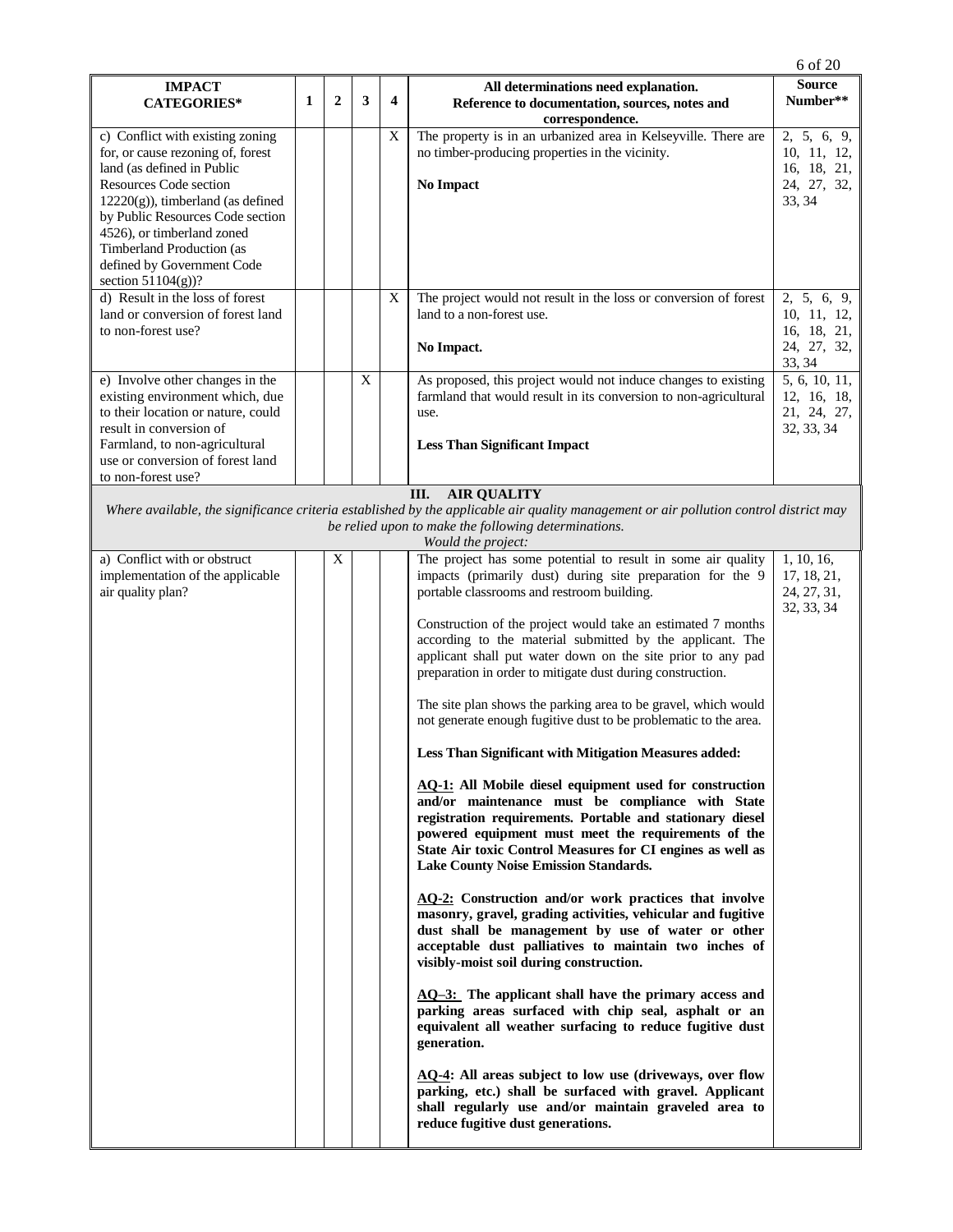|                                                                                                                                                                                                                                                                                                                                             |   |                |             |                         |                                                                                                                                                                                                                                                                                                                                                                                                                                                                                                                                                                                                                                                                                                                                                                                                                                                                                                                                                                                                                                                                                                                                                                                                                                                                                                                      | 7 of 20                                                                               |
|---------------------------------------------------------------------------------------------------------------------------------------------------------------------------------------------------------------------------------------------------------------------------------------------------------------------------------------------|---|----------------|-------------|-------------------------|----------------------------------------------------------------------------------------------------------------------------------------------------------------------------------------------------------------------------------------------------------------------------------------------------------------------------------------------------------------------------------------------------------------------------------------------------------------------------------------------------------------------------------------------------------------------------------------------------------------------------------------------------------------------------------------------------------------------------------------------------------------------------------------------------------------------------------------------------------------------------------------------------------------------------------------------------------------------------------------------------------------------------------------------------------------------------------------------------------------------------------------------------------------------------------------------------------------------------------------------------------------------------------------------------------------------|---------------------------------------------------------------------------------------|
| <b>IMPACT</b><br><b>CATEGORIES*</b>                                                                                                                                                                                                                                                                                                         | 1 | $\overline{2}$ | 3           | $\overline{\mathbf{4}}$ | All determinations need explanation.<br>Reference to documentation, sources, notes and<br>correspondence.                                                                                                                                                                                                                                                                                                                                                                                                                                                                                                                                                                                                                                                                                                                                                                                                                                                                                                                                                                                                                                                                                                                                                                                                            | <b>Source</b><br>Number**                                                             |
| b) ) Result in a cumulatively<br>considerable net increase of any<br>criteria pollutant for which the<br>project region is non-attainment<br>under and applicable federal or<br>state ambient air quality<br>standard?                                                                                                                      |   |                | $\mathbf X$ |                         | Schools are unlikely to generate any significant pollutants<br>following site preparation, and site preparation impacts can be<br>mitigated by using water to prevent dust migration.<br><b>Less Than Significant Impact</b>                                                                                                                                                                                                                                                                                                                                                                                                                                                                                                                                                                                                                                                                                                                                                                                                                                                                                                                                                                                                                                                                                         | 1, 10, 16,<br>17, 18, 21,<br>24, 27, 31,<br>32, 33, 34                                |
| c) Expose sensitive receptors to<br>substantial pollutant<br>concentrations?                                                                                                                                                                                                                                                                |   |                | X           |                         | The potential for dust migration can be significantly reduced<br>with the use of water on the portions of the site that will have<br>building pads prepared. This is a requirement within mitigation<br>measure AQ-1.<br><b>Less Than Significant Impact</b>                                                                                                                                                                                                                                                                                                                                                                                                                                                                                                                                                                                                                                                                                                                                                                                                                                                                                                                                                                                                                                                         | 10,<br>16,<br>1,<br>17, 18, 21,<br>24, 27, 31,<br>32, 33, 34                          |
| d) Result in other emissions<br>(such as those leading to odors or<br>dust) adversely affecting a<br>substantial number of people?                                                                                                                                                                                                          |   |                | $\mathbf X$ |                         | The use of water on the site during site preparation to hold the<br>soil in place will significantly reduce dust migration.<br><b>Less Than Significant Impact</b>                                                                                                                                                                                                                                                                                                                                                                                                                                                                                                                                                                                                                                                                                                                                                                                                                                                                                                                                                                                                                                                                                                                                                   | 1,<br>10,<br>16,<br>17, 18, 21,<br>24, 27, 31,<br>32, 33, 34                          |
|                                                                                                                                                                                                                                                                                                                                             |   |                | IV.         |                         | <b>BIOLOGICAL RESOURCES</b><br>Would the project:                                                                                                                                                                                                                                                                                                                                                                                                                                                                                                                                                                                                                                                                                                                                                                                                                                                                                                                                                                                                                                                                                                                                                                                                                                                                    |                                                                                       |
| a) Have a substantial adverse<br>effect, either directly or through<br>habitat modifications, on any<br>species identified as a candidate,<br>sensitive, or special status species<br>in local or regional plans,<br>policies, or regulations, or by the<br>California Department of Fish<br>and Game or U.S. Fish and<br>Wildlife Service? |   |                | X           |                         | A Biological Survey was prepared for this school site. The<br>Survey was prepared by ECORP Consulting, Inc., and is<br>dated August 6, 2021. The study was originally written in<br>anticipation of the Kelsey Creek Apartment project,<br>however the apartment project did not materialize, and the<br>Christian Academy is now interested in developing the site<br>with a new school.<br>The survey evaluated the site for the potential presence of<br>significant flora and/or fauna habitat. The surveying biologist,<br>Hanna Stone, visited the site on August 3, 2021 and indicated<br>that the site has been disced and mowed for the past several<br>decades. The biologist observed a small sand of oaks on the<br>northeast portion of the property, and several live oaks located<br>on the southern portion of the property. The biologist observed<br>some native grasses and wild oats.<br>The biologist determined that there were no observed special<br>status species on the site. The conclusion made following the<br>site evaluation is that there are no potential aquatic resources;<br>no state or federally-listed special status species on the site, and<br>that the grassy area and oak trees do provide some potential<br>habitat for birds.<br><b>Less Than Significant Impact</b> | 5, 6, 8, 9,<br>10, 13, 14,<br>16, 17, 18,<br>19, 20, 21,<br>24, 27, 31,<br>32, 33, 34 |
| b) Have a substantial adverse<br>effect on any riparian habitat or<br>other sensitive natural community<br>identified in local or regional<br>plans, policies, and regulations or<br>by the California Department of<br>Fish and Game or U.S. Fish and<br>Wildlife Service?                                                                 |   |                | $\mathbf X$ |                         | The Biological Study did not have recommendations for any<br>additional protection measures related to riparian areas.<br><b>Less Than Significant Impact</b>                                                                                                                                                                                                                                                                                                                                                                                                                                                                                                                                                                                                                                                                                                                                                                                                                                                                                                                                                                                                                                                                                                                                                        | 5, 6, 8, 9,<br>10, 13, 14,<br>16, 17, 18,<br>19, 20, 21,<br>24, 27, 31,<br>32, 33, 34 |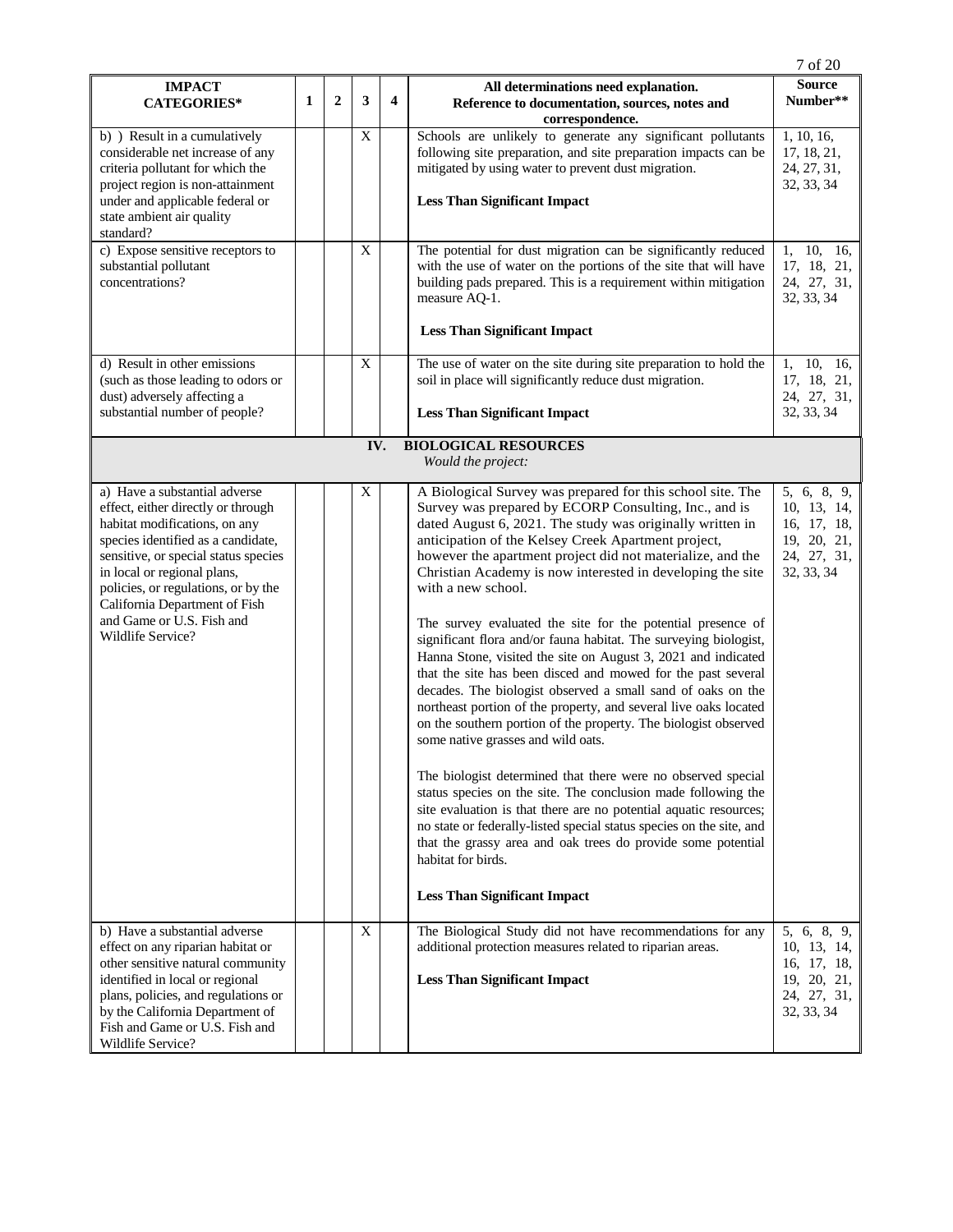|                                                                                                                                                                                                                                                      |   |                |   |    |                                                                                                                                                                                                                                                                                                                                                                                                                                                                                                                                                                                                                                                                                                                                                                                                                                                                                                                                                                                                                                                                                                                                                                                                                                                                                                                               | 8 of 20                                                                               |
|------------------------------------------------------------------------------------------------------------------------------------------------------------------------------------------------------------------------------------------------------|---|----------------|---|----|-------------------------------------------------------------------------------------------------------------------------------------------------------------------------------------------------------------------------------------------------------------------------------------------------------------------------------------------------------------------------------------------------------------------------------------------------------------------------------------------------------------------------------------------------------------------------------------------------------------------------------------------------------------------------------------------------------------------------------------------------------------------------------------------------------------------------------------------------------------------------------------------------------------------------------------------------------------------------------------------------------------------------------------------------------------------------------------------------------------------------------------------------------------------------------------------------------------------------------------------------------------------------------------------------------------------------------|---------------------------------------------------------------------------------------|
| <b>IMPACT</b><br><b>CATEGORIES*</b>                                                                                                                                                                                                                  | 1 | $\overline{2}$ | 3 | 4  | All determinations need explanation.<br>Reference to documentation, sources, notes and<br>correspondence.                                                                                                                                                                                                                                                                                                                                                                                                                                                                                                                                                                                                                                                                                                                                                                                                                                                                                                                                                                                                                                                                                                                                                                                                                     | <b>Source</b><br>Number**                                                             |
| c) Have a substantial adverse<br>effect on state or federally<br>protected wetlands (including, but<br>not limited to, marsh, vernal pool,<br>coastal, etc.) through direct<br>removal, filling, hydrological<br>interruption, or other means?       |   |                |   | X  | There are no federally protected wetlands on the subject site.<br>No Impact.                                                                                                                                                                                                                                                                                                                                                                                                                                                                                                                                                                                                                                                                                                                                                                                                                                                                                                                                                                                                                                                                                                                                                                                                                                                  | 5, 6, 8, 9,<br>10, 13, 14,<br>16, 17, 18,<br>19, 20, 21,<br>24, 27, 31,<br>32, 33, 34 |
| d) Interfere substantially with the<br>movement of any native resident<br>or migratory fish or wildlife<br>species or with established native<br>resident or migratory wildlife<br>corridors, or impede the use of<br>native wildlife nursery sites? |   |                | X |    | There are no native resident wildlife that are mapped for this<br>property, and there are no mapped native resident fauna or<br>migratory fish on the site.<br><b>Less Than Significant Impact</b>                                                                                                                                                                                                                                                                                                                                                                                                                                                                                                                                                                                                                                                                                                                                                                                                                                                                                                                                                                                                                                                                                                                            | 5, 6, 8, 9,<br>10, 13, 14,<br>16, 17, 18,<br>19, 20, 21,<br>24, 27, 31,<br>32, 33, 34 |
| e) Conflict with any local<br>policies or ordinances protecting<br>biological resources, such as a<br>tree preservation policy or<br>ordinance?                                                                                                      |   |                | X |    | According to Section 21083.4 of the California Public<br>Resources Code, if a county determines that there may be a<br>significant effect to oak woodlands, mitigation measures<br>must be put in place in order to alleviate the impact created<br>through the conversion of oak woodlands. There are no<br>mapped conservation easements on this site that might<br>otherwise require a tree replacement plan. Further, the<br>applicant has not indicated that any trees would be removed<br>by this proposal.<br><b>Less Than Significant Impact</b>                                                                                                                                                                                                                                                                                                                                                                                                                                                                                                                                                                                                                                                                                                                                                                      | 5, 6, 8, 9,<br>10, 13, 14,<br>16, 17, 18,<br>19, 20, 21,<br>24, 27, 31,<br>32, 33, 34 |
| f) Conflict with the provisions of<br>an adopted Habitat Conservation<br>Plan, Natural Community<br>Conservation Plan, or other<br>approved local, regional, or state<br>habitat conservation plan?                                                  |   |                |   | X  | No special conservation plans have been adopted for this site<br>and no impacts are expected.<br>No Impact                                                                                                                                                                                                                                                                                                                                                                                                                                                                                                                                                                                                                                                                                                                                                                                                                                                                                                                                                                                                                                                                                                                                                                                                                    | 5, 6, 8, 9,<br>10, 13, 14,<br>16, 17, 18,<br>19, 20, 21,<br>24, 27, 31,<br>32, 33, 34 |
|                                                                                                                                                                                                                                                      |   |                |   | V. | <b>CULTURAL RESOURCES</b><br>Would the project:                                                                                                                                                                                                                                                                                                                                                                                                                                                                                                                                                                                                                                                                                                                                                                                                                                                                                                                                                                                                                                                                                                                                                                                                                                                                               |                                                                                       |
| a) Cause a substantial adverse<br>change in the significance of a<br>historical resource pursuant to<br>\$15064.5?                                                                                                                                   |   | X              |   |    | A Cultural Resource Study was undertaken by Tom Origer<br>& Associates, and dated July 26, 2021. According to the<br>Study, the site had been previously surveyed for<br>Archaeologically significant items in 1977 by William<br>Roop. The 1977 survey concluded that the site has a<br>moderate potential for buried resources.<br>The Origer study makes a recommendation that in the event<br>of discovery of archaeological items of potential<br>significance, or of discovery of human remains, that CEQA<br>section 15064.5(d) applies, which provides some direction<br>as to notifying the culturally-affiliated Tribe; the County,<br>the Archaeologist, and potentially the Sheriff's Department<br>in the event of discovery of human remains.<br>A total of 11 Lake County Tribes were notified of this action<br>via AB52 notices that were sent out electronically by the<br>County on November 19, 2021. The Big Valley Tribe<br>expressed interest in the project, and consultation with the<br>Tribe will occur shortly.<br>Due to the archaeologically sensitive nature of this general<br>area, the following mitigation measures are put in place:<br><b>Mitigation Measures:</b><br>CUL-1: Should any archaeological, paleontological, or<br>cultural materials be discovered during site development, | 5, 10, 16,<br>17, 18, 24,<br>27, 28, 29,<br>34, 35                                    |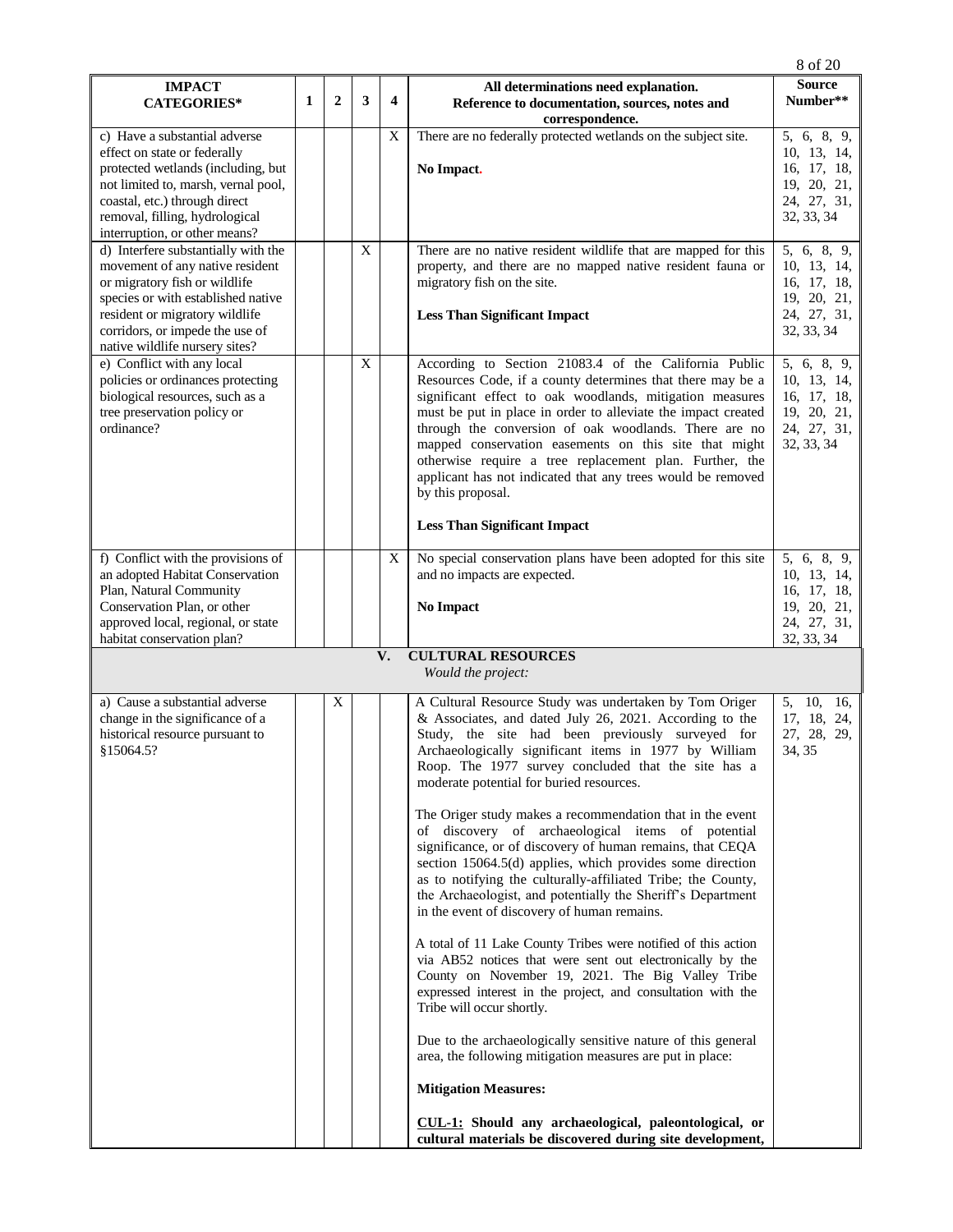|                                                                                                                                  |   |                |             |                         |                                                                                                                                                                                                                                                                                                                                                                                                                                                                                                                                                                                                                | 9 of 20                                                  |  |  |  |
|----------------------------------------------------------------------------------------------------------------------------------|---|----------------|-------------|-------------------------|----------------------------------------------------------------------------------------------------------------------------------------------------------------------------------------------------------------------------------------------------------------------------------------------------------------------------------------------------------------------------------------------------------------------------------------------------------------------------------------------------------------------------------------------------------------------------------------------------------------|----------------------------------------------------------|--|--|--|
| <b>IMPACT</b><br><b>CATEGORIES*</b>                                                                                              | 1 | $\overline{2}$ | 3           | $\overline{\mathbf{4}}$ | All determinations need explanation.<br>Reference to documentation, sources, notes and<br>correspondence.                                                                                                                                                                                                                                                                                                                                                                                                                                                                                                      | <b>Source</b><br>Number**                                |  |  |  |
|                                                                                                                                  |   |                |             |                         | all activity shall be halted in the vicinity of the find(s), the<br>applicant shall notify the culturally affiliated Tribe, and a<br>qualified archaeologist to evaluate the find(s) and<br>recommend mitigation procedures, if necessary, subject<br>to the approval of the Community Development Director.<br>Should any human remains be encountered, the applicant<br>shall notify the Sheriff's Department, the culturally<br>affiliated Tribe, and a qualified archaeologist for proper<br>internment and Tribal rituals per Public Resources Code<br>Section 5097.98 and Health and Safety Code 7050.5. |                                                          |  |  |  |
|                                                                                                                                  |   |                |             |                         | CUL-2: All employees shall be trained in recognizing<br>potentially significant artifacts that may be discovered<br>during ground disturbance. If any artifacts or remains<br>are found, the culturally affiliated<br>Tribe<br>shall<br>immediately be notified; a licensed archaeologist shall be<br>notified, and the Lake County Community Development<br>Director shall be notified of such finds.                                                                                                                                                                                                         |                                                          |  |  |  |
|                                                                                                                                  |   |                |             |                         | Potential impacts can be mitigated to 'Less than<br>Significant' with CUL-1 and CUL-2.                                                                                                                                                                                                                                                                                                                                                                                                                                                                                                                         |                                                          |  |  |  |
| b) Cause a substantial adverse<br>change in the significance of an<br>archeological resource pursuant<br>to §15064.5?            |   | X              |             |                         | The site has been previously disturbed with being mowed and<br>disced over the past several decades. Although the site has<br>some potential to contain sensitive relics or artifacts, there are<br>no mapped sensitive archaeological areas on the site.<br>Mitigation measures CUL-1 and CUL-2 are intended to further<br>minimize the potential impacts associated with<br>site<br>development at this location.                                                                                                                                                                                            | 5, 10,<br>16,<br>17, 18, 24,<br>27, 28, 29,<br>34, 35    |  |  |  |
|                                                                                                                                  |   |                |             |                         | Can be mitigated to 'Less than Significant' with CUL-1<br>and CUL-2.                                                                                                                                                                                                                                                                                                                                                                                                                                                                                                                                           |                                                          |  |  |  |
| c) Disturb any human remains,<br>including those interred outside<br>of formal cemeteries?                                       |   | X              |             |                         | The site has been previously disturbed with discing and<br>mowing over the past several decades. No human remains have<br>been discovered during prior site disturbances. Mitigation<br>measures are in place that require the contractor / project<br>developer to notify the culturally affiliated Tribe if any remains<br>are discovered during site disturbance. Further, the County, the<br>Archaeologist and the Sheriff's Department are required to be<br>notified in order to confirm the tribal origin of any remains<br>found, and in order for the remains to be respectfully re-<br>interred.     | 10,<br>5,<br>16,<br>17, 18, 24,<br>27, 28, 29,<br>34, 35 |  |  |  |
|                                                                                                                                  |   |                |             |                         | Can be mitigated to 'Less than Significant' with CUL-1<br>and CUL-2.                                                                                                                                                                                                                                                                                                                                                                                                                                                                                                                                           |                                                          |  |  |  |
| <b>ENERGY</b><br>VI.<br>Would the project:                                                                                       |   |                |             |                         |                                                                                                                                                                                                                                                                                                                                                                                                                                                                                                                                                                                                                |                                                          |  |  |  |
| a) Result in a potentially<br>significant environmental impact<br>due to wasteful, inefficient, or<br>unnecessary consumption of |   |                | X           |                         | The applicant will rely on 'grid power' for this project.<br>Power is available to the site along Live Oak Drive, and<br>there are no known grid capacity issues at this location.                                                                                                                                                                                                                                                                                                                                                                                                                             | 16, 17, 24,<br>27, 34                                    |  |  |  |
| energy, or wasteful use of energy<br>resources, during project<br>construction or operation?                                     |   |                |             |                         | <b>Less Than Significant Impact</b>                                                                                                                                                                                                                                                                                                                                                                                                                                                                                                                                                                            |                                                          |  |  |  |
| b) Conflict with or obstruct a<br>state or local plan for renewable<br>energy or energy efficiency?                              |   |                | $\mathbf X$ |                         | There are no mandates for renewable energy within the Lake<br>County Zoning Ordinance associated this project.                                                                                                                                                                                                                                                                                                                                                                                                                                                                                                 | 16, 17, 24,<br>27, 34                                    |  |  |  |
|                                                                                                                                  |   |                |             |                         | <b>Less Than Significant Impact</b>                                                                                                                                                                                                                                                                                                                                                                                                                                                                                                                                                                            |                                                          |  |  |  |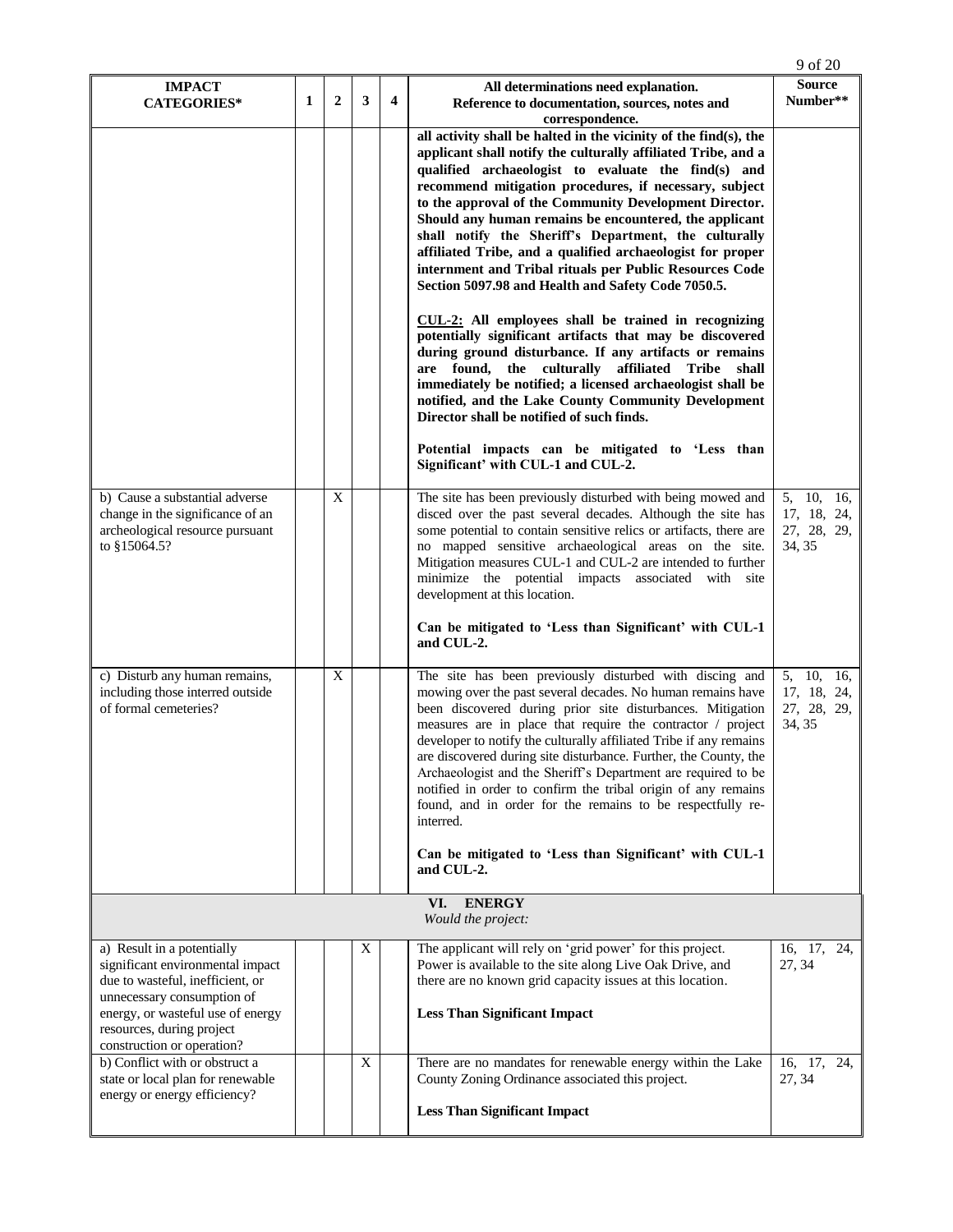| All determinations need explanation.<br><b>IMPACT</b><br>$\overline{2}$<br>3<br>1<br>$\overline{\mathbf{4}}$<br><b>CATEGORIES*</b><br>Reference to documentation, sources, notes and<br>correspondence.<br><b>GEOLOGY AND SOILS</b><br>VII.<br>Would the project:<br>a) Directly or indirectly cause<br><b>Earthquake Faults</b><br>X<br>potential substantial adverse<br>There are no mapped earthquake faults on or adjacent to the<br>effects, including the risk of loss,<br>subject site.<br>injury, or death involving:<br>Seismic Ground Shaking and Seismic–Related Ground Failure,<br>including liquefaction.<br>33, 34<br>i) Rupture<br>of<br>known<br>$\rm{a}$<br>The mapping of the site's soil indicates that the soil is stable<br>earthquake<br>fault.<br>as<br>delineated on the most recent<br>and not prone to liquefaction.<br>Alquist- Priolo Earthquake<br>Fault Zoning Map issued by<br>Landslides<br>According to the Landslide Hazard Identification Map<br>the State Geologist for the<br>area or based on other<br>prepared by the California Department of Conservation,<br>Division of Mines and Geology, the project parcel soil is<br>substantial evidence of a<br>considered "stable" and not located within and/or adjacent to<br>fault?<br>known<br>Refer<br>to<br>of Mines<br>an existing known "landslide area".<br>Division<br>and<br>Geology Special Publication<br>42.<br>The site is flat (less than 10% slope), and it is unlikely that<br>landslides will result from this project given the topography<br>of the site and the surrounding lots, which are also flat.<br>$\ddot{\mathbf{i}}$<br>Strong seismic ground<br>shaking?<br><b>Less Than Significant Impact</b><br>Seismic-related ground<br>$\overline{111}$ )<br>failure, including<br>liquefaction?<br>iv) Landslides?<br>b) Result in substantial soil<br>$\mathbf X$<br>Minimal grading activities associated with preparing the<br>building pads will occur. The contractor will be required to<br>erosion or the loss of topsoil?<br>water the dirt to provide dust suppression during site<br>disturbance. The project is not anticipated to result in the<br>substantial erosion of topsoil.<br>33, 34<br>The soil type for the cultivation area is Type 125, Cole<br>Variant Loam, calcareous substratum. This very deep,<br>moderately well drained soil is on flood plains. This unit is<br>used mainly for hay and pasture, orchards, and vineyards. It<br>is also used for homesite development.<br>This soil type has a high shrink-swell characteristic, however<br>the 9 portable classrooms will be located on foundation<br>footings and would not be adversely affected by the<br>characteristics of this soil type.<br>Less Than Significant Impact<br>c) Be located on a geologic unit<br>X<br>According to the soil survey of Lake County, prepared by the<br>or soil that is unstable, or that<br>U.S.D.A., the soil at the site is considered "stable" and there is<br>little potential for landslide, subsidence, debris flows,<br>would become unstable as a<br>liquefaction or collapse because of the lack of slope on the site.<br>result of the project, and<br>potentially result in on-site or off-<br>site landslide, lateral spreading,<br><b>Less Than Significant Impact</b><br>33, 34<br>subsidence, liquefaction or<br>collapse? |                                  |  |             |                                                                    | 10 of 20                                                                                                                                                 |
|---------------------------------------------------------------------------------------------------------------------------------------------------------------------------------------------------------------------------------------------------------------------------------------------------------------------------------------------------------------------------------------------------------------------------------------------------------------------------------------------------------------------------------------------------------------------------------------------------------------------------------------------------------------------------------------------------------------------------------------------------------------------------------------------------------------------------------------------------------------------------------------------------------------------------------------------------------------------------------------------------------------------------------------------------------------------------------------------------------------------------------------------------------------------------------------------------------------------------------------------------------------------------------------------------------------------------------------------------------------------------------------------------------------------------------------------------------------------------------------------------------------------------------------------------------------------------------------------------------------------------------------------------------------------------------------------------------------------------------------------------------------------------------------------------------------------------------------------------------------------------------------------------------------------------------------------------------------------------------------------------------------------------------------------------------------------------------------------------------------------------------------------------------------------------------------------------------------------------------------------------------------------------------------------------------------------------------------------------------------------------------------------------------------------------------------------------------------------------------------------------------------------------------------------------------------------------------------------------------------------------------------------------------------------------------------------------------------------------------------------------------------------------------------------------------------------------------------------------------------------------------------------------------------------------------------------------------------------------------------------------------------------------------------------------------------------------------------------------------------------------------------------------------------------------------------------------------------------------------------------------------------------------------------------------------------------------------------------------------------------------|----------------------------------|--|-------------|--------------------------------------------------------------------|----------------------------------------------------------------------------------------------------------------------------------------------------------|
|                                                                                                                                                                                                                                                                                                                                                                                                                                                                                                                                                                                                                                                                                                                                                                                                                                                                                                                                                                                                                                                                                                                                                                                                                                                                                                                                                                                                                                                                                                                                                                                                                                                                                                                                                                                                                                                                                                                                                                                                                                                                                                                                                                                                                                                                                                                                                                                                                                                                                                                                                                                                                                                                                                                                                                                                                                                                                                                                                                                                                                                                                                                                                                                                                                                                                                                                                                           |                                  |  |             |                                                                    | <b>Source</b><br>Number**                                                                                                                                |
|                                                                                                                                                                                                                                                                                                                                                                                                                                                                                                                                                                                                                                                                                                                                                                                                                                                                                                                                                                                                                                                                                                                                                                                                                                                                                                                                                                                                                                                                                                                                                                                                                                                                                                                                                                                                                                                                                                                                                                                                                                                                                                                                                                                                                                                                                                                                                                                                                                                                                                                                                                                                                                                                                                                                                                                                                                                                                                                                                                                                                                                                                                                                                                                                                                                                                                                                                                           |                                  |  |             |                                                                    |                                                                                                                                                          |
|                                                                                                                                                                                                                                                                                                                                                                                                                                                                                                                                                                                                                                                                                                                                                                                                                                                                                                                                                                                                                                                                                                                                                                                                                                                                                                                                                                                                                                                                                                                                                                                                                                                                                                                                                                                                                                                                                                                                                                                                                                                                                                                                                                                                                                                                                                                                                                                                                                                                                                                                                                                                                                                                                                                                                                                                                                                                                                                                                                                                                                                                                                                                                                                                                                                                                                                                                                           |                                  |  |             |                                                                    | 3, 4, 5, 6, 9,<br>10, 11, 15,<br>16, 17, 18,<br>21, 23, 24,<br>27, 31, 32,<br>3, 4, 5, 6, 9,<br>10, 11, 15,<br>16, 17, 18,<br>21, 23, 24,<br>27, 31, 32, |
|                                                                                                                                                                                                                                                                                                                                                                                                                                                                                                                                                                                                                                                                                                                                                                                                                                                                                                                                                                                                                                                                                                                                                                                                                                                                                                                                                                                                                                                                                                                                                                                                                                                                                                                                                                                                                                                                                                                                                                                                                                                                                                                                                                                                                                                                                                                                                                                                                                                                                                                                                                                                                                                                                                                                                                                                                                                                                                                                                                                                                                                                                                                                                                                                                                                                                                                                                                           |                                  |  |             |                                                                    | 3, 4, 5, 6, 9,<br>10, 11, 15,<br>16, 17, 18,<br>21, 23, 24,<br>27, 31, 32,                                                                               |
| as defined in Table 18-1-B of the<br>of development proposed and based on the soil categorization<br>Uniform Building Code (1994),<br>and characteristics.<br>creating substantial direct or<br>indirect risks to life or property?<br><b>Less Than Significant Impact</b><br>33, 34                                                                                                                                                                                                                                                                                                                                                                                                                                                                                                                                                                                                                                                                                                                                                                                                                                                                                                                                                                                                                                                                                                                                                                                                                                                                                                                                                                                                                                                                                                                                                                                                                                                                                                                                                                                                                                                                                                                                                                                                                                                                                                                                                                                                                                                                                                                                                                                                                                                                                                                                                                                                                                                                                                                                                                                                                                                                                                                                                                                                                                                                                      | d) Be located on expansive soil, |  | $\mathbf X$ | There is no significant risk to life or property based on the type | 3, 4, 5, 6, 9,<br>10, 11, 15,<br>16, 17, 18,<br>21, 23, 24,<br>27, 31, 32,                                                                               |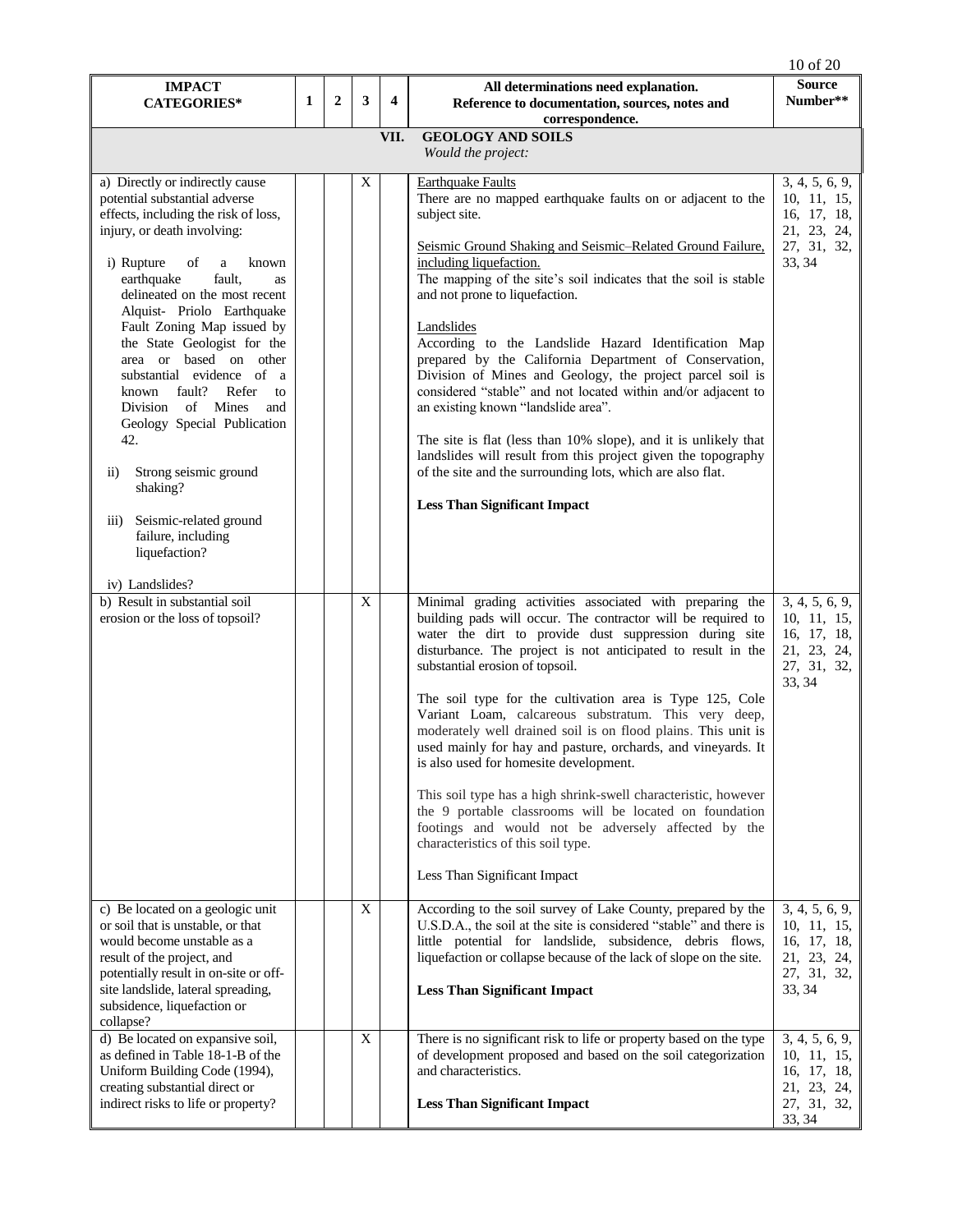|                                                                |              |                |                           |                         |                                                                                                                                 | 11 of 20                     |
|----------------------------------------------------------------|--------------|----------------|---------------------------|-------------------------|---------------------------------------------------------------------------------------------------------------------------------|------------------------------|
| <b>IMPACT</b>                                                  |              |                |                           |                         | All determinations need explanation.                                                                                            | <b>Source</b>                |
| <b>CATEGORIES*</b>                                             | $\mathbf{1}$ | $\overline{2}$ | 3                         | $\overline{\mathbf{4}}$ | Reference to documentation, sources, notes and                                                                                  | Number**                     |
|                                                                |              |                |                           |                         | correspondence.                                                                                                                 |                              |
| e) Have soils incapable of<br>adequately supporting the use of |              |                | $\boldsymbol{\mathrm{X}}$ |                         | The project site will be served through a public sewer line.                                                                    | 1, 3, 4, 5, 6,<br>7, 10, 16, |
| septic tanks or alternative                                    |              |                |                           |                         | <b>No Impact</b>                                                                                                                | 17, 18, 19,                  |
| wastewater disposal systems                                    |              |                |                           |                         |                                                                                                                                 | 21, 24, 25,                  |
| where sewers are not available                                 |              |                |                           |                         |                                                                                                                                 | 29, 30                       |
| for the disposal of waste water?                               |              |                |                           |                         |                                                                                                                                 |                              |
| f) Directly or indirectly destroy a                            |              |                | X                         |                         | There are no unique paleontological or geologic features on the                                                                 | 3, 4, 5, 6, 9,               |
| unique paleontological resource                                |              |                |                           |                         | site according to the Archaeological Study undertaken by Tom                                                                    | 10, 11, 15,                  |
| or site or unique geologic                                     |              |                |                           |                         | Origer and Associates.                                                                                                          | 16, 17, 18,                  |
| feature?                                                       |              |                |                           |                         | <b>Less Than Significant Impact</b>                                                                                             | 21, 23, 24,<br>27, 31, 32,   |
|                                                                |              |                |                           |                         |                                                                                                                                 | 33, 34                       |
|                                                                |              |                | VIII.                     |                         | <b>GREENHOUSE GAS EMISSIONS</b>                                                                                                 |                              |
|                                                                |              |                |                           |                         | Would the project:                                                                                                              |                              |
| a) Generate greenhouse gas                                     |              |                | X                         |                         | In general, greenhouse gas emissions from construction                                                                          | 19,<br>24.<br>1,             |
| emissions, either directly or                                  |              |                |                           |                         | activities include the use of construction equipment, trenching,                                                                | 25, 27, 31,                  |
| indirectly, that may have a                                    |              |                |                           |                         | landscaping, haul trucks, delivery vehicles, and stationary                                                                     | 34                           |
| significant impact on the                                      |              |                |                           |                         | equipment (such as generators, if any are used). Given that the                                                                 |                              |
| environment?                                                   |              |                |                           |                         | project site area is flat and will require very minimal grading,                                                                |                              |
|                                                                |              |                |                           |                         | greenhouse gas emissions resulting from construction would be<br>negligible and would not result in a significant impact to the |                              |
|                                                                |              |                |                           |                         | environment. Further, the cannabis crop will be inside                                                                          |                              |
|                                                                |              |                |                           |                         | greenhouses that will have carbon air filtration systems, and                                                                   |                              |
|                                                                |              |                |                           |                         | which would not generate measurable greenhouse gases.                                                                           |                              |
|                                                                |              |                |                           |                         | Further, the use of generators is prohibited except during                                                                      |                              |
|                                                                |              |                |                           |                         | emergency situations such as power outages.                                                                                     |                              |
|                                                                |              |                |                           |                         | <b>Less than Significant Impact</b>                                                                                             |                              |
| b) Conflict with an applicable                                 |              |                |                           | X                       | This project will not conflict with any adopted plans or policies                                                               | 19,<br>24,<br>1,             |
| plan, policy or regulation                                     |              |                |                           |                         | for the reduction of greenhouse gas emissions.                                                                                  | 25, 27, 31,                  |
| adopted for the purpose of                                     |              |                |                           |                         |                                                                                                                                 | 34                           |
| reducing the emissions of                                      |              |                |                           |                         | No Impact                                                                                                                       |                              |
| greenhouse gases?                                              |              | IX.            |                           |                         | HAZARDS AND HAZARDOUS MATERIALS                                                                                                 |                              |
|                                                                |              |                |                           |                         | Would the project:                                                                                                              |                              |
| a) Create a significant hazard to                              |              |                |                           |                         | The school will not be storing hazardous materials on site. $\vert$ 1, 5, 10, 13,                                               |                              |
| the public or the environment                                  |              |                | X                         |                         | There may be some fuel brought onto the site for construction                                                                   | 15, 16, 17,                  |
| through the routine transport, use,                            |              |                |                           |                         | activities, however no gasoline or other hazardous materials                                                                    | 18, 19, 20,                  |
| or disposal of hazardous                                       |              |                |                           |                         | will be stored on site during and after construction occurs.                                                                    | 21, 24, 25,                  |
| materials?                                                     |              |                |                           |                         |                                                                                                                                 | 27, 31, 32,                  |
|                                                                |              |                |                           |                         | All equipment shall be maintained and operated in a manner                                                                      | 34                           |
|                                                                |              |                |                           |                         | that minimizes any spill or leak of hazardous materials.                                                                        |                              |
|                                                                |              |                |                           |                         | Hazardous materials and contaminated soil shall be stored,                                                                      |                              |
|                                                                |              |                |                           |                         | transported, and disposed of consistent with applicable local,                                                                  |                              |
|                                                                |              |                |                           |                         | state and federal regulations.                                                                                                  |                              |
|                                                                |              |                |                           |                         | <b>Less Than Significant Impact</b>                                                                                             |                              |
| b) Create a significant hazard to                              |              |                | $\boldsymbol{\mathrm{X}}$ |                         | The applicant uses organic pesticides and fertilizers that are                                                                  | 1, 5, 10, 13,                |
| the public or the environment                                  |              |                |                           |                         | stored in a locked building on site. The only potentially toxic                                                                 | 15, 16, 17,                  |
| through reasonable foreseeable                                 |              |                |                           |                         | chemicals that would be used is fuel for vehicles, and fuel is                                                                  | 18, 19, 20,                  |
| upset and accident conditions<br>involving the release of      |              |                |                           |                         | also stored in an enclosed locked building.                                                                                     | 21, 24, 25,<br>27, 31, 32,   |
| hazardous materials into the                                   |              |                |                           |                         | <b>Less Than Significant Impact</b>                                                                                             | 34                           |
| environment?                                                   |              |                |                           |                         |                                                                                                                                 |                              |
|                                                                |              |                |                           |                         |                                                                                                                                 |                              |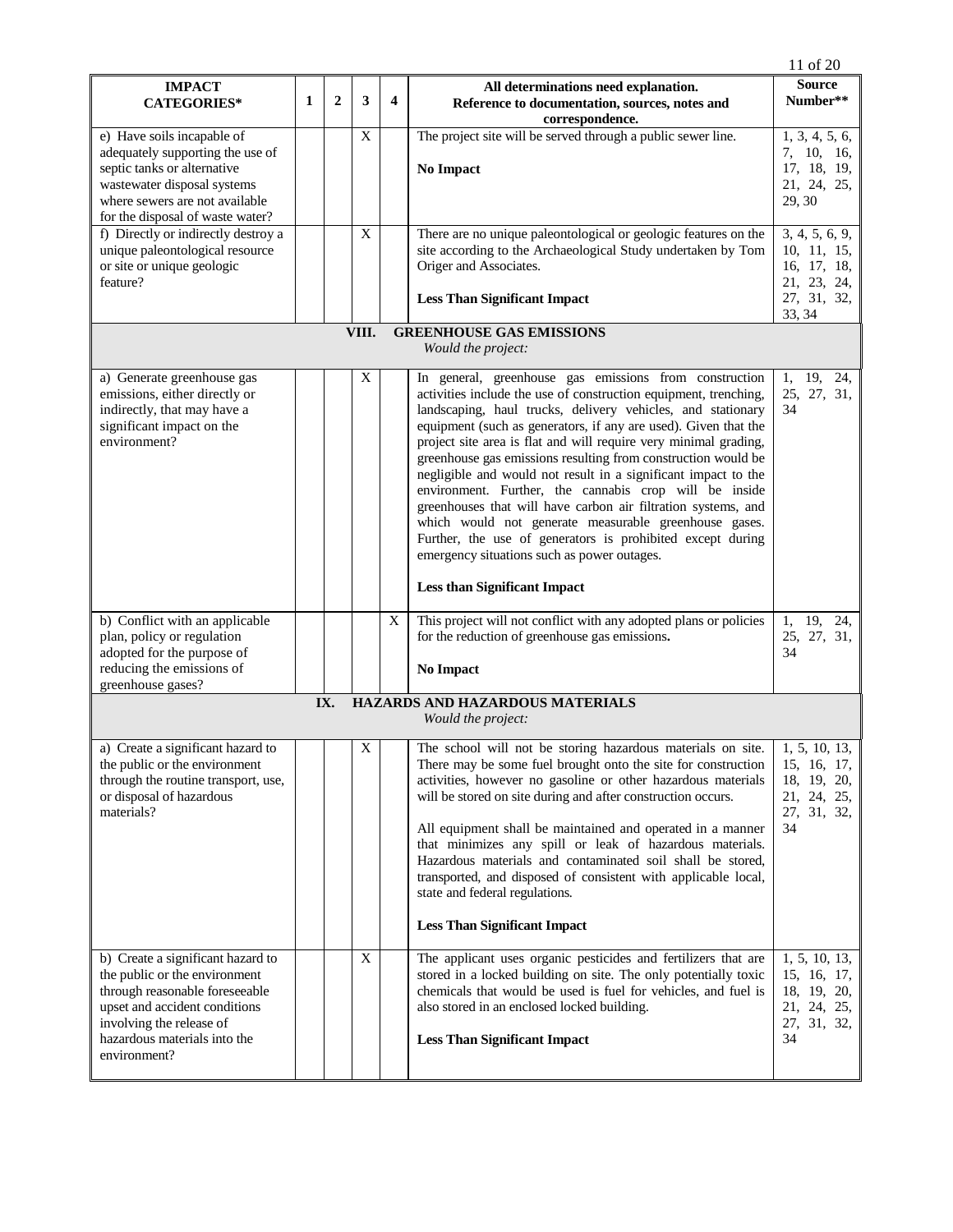|                                                                                                                                                                                                                                                                                                             |   |                |                           |   |                                                                                                                                                                                                                                                                                                                                                                                                                                                                                  | 12 of 20                                                                                     |
|-------------------------------------------------------------------------------------------------------------------------------------------------------------------------------------------------------------------------------------------------------------------------------------------------------------|---|----------------|---------------------------|---|----------------------------------------------------------------------------------------------------------------------------------------------------------------------------------------------------------------------------------------------------------------------------------------------------------------------------------------------------------------------------------------------------------------------------------------------------------------------------------|----------------------------------------------------------------------------------------------|
| <b>IMPACT</b><br><b>CATEGORIES*</b>                                                                                                                                                                                                                                                                         | 1 | $\overline{2}$ | 3                         | 4 | All determinations need explanation.<br>Reference to documentation, sources, notes and<br>correspondence.                                                                                                                                                                                                                                                                                                                                                                        | <b>Source</b><br>Number**                                                                    |
| c) Emit hazardous emissions or<br>handle hazardous or acutely<br>hazardous materials, substances,<br>or waste within one-quarter mile<br>of an existing or proposed<br>school?                                                                                                                              |   |                |                           | X | The proposed project is not located within one-quarter mile of<br>an existing or proposed school.<br><b>No Impact</b>                                                                                                                                                                                                                                                                                                                                                            | $1, 5, 10, \overline{13,}$<br>15, 16, 17,<br>18, 19, 20,<br>21, 24, 25,<br>27, 31, 32,<br>34 |
| d) Be located on a site which is<br>included on a list of hazardous<br>materials sites compiled pursuant<br>to Government Code Section<br>65962.5 and, as a result, would it<br>create a significant hazard to the<br>public or the environment?                                                            |   |                |                           | X | The project site is not listed as a site containing hazardous<br>materials in the databases maintained by the Environmental<br>Protection Agency (EPA).<br><b>No Impact</b>                                                                                                                                                                                                                                                                                                      | 1, 5, 10, 13,<br>15, 16, 17,<br>18, 19, 20,<br>21, 24, 25,<br>27, 31, 32,<br>34              |
| e) For a project located within an<br>airport land use plan or, where<br>such a plan has not been adopted,<br>within two miles of a public<br>airport or public use airport,<br>would the project result in a<br>safety hazard or excessive noise<br>for people residing or working in<br>the project area? |   |                |                           | X | The project is not located within two (2) miles of an airport<br>and/or within an Airport Land Use Plan.<br><b>No Impact</b>                                                                                                                                                                                                                                                                                                                                                     | 16, 17, 22,<br>24, 30, 34                                                                    |
| f) Impair implementation of or<br>physically interfere with an<br>adopted emergency response plan<br>or emergency evacuation plan?                                                                                                                                                                          |   |                | $\mathbf X$               |   | The project would not impair or interfere with an adopted<br>emergency response or evacuation plan.<br><b>Less Than Significant Impact</b>                                                                                                                                                                                                                                                                                                                                       | 16, 17, 22,<br>24, 30, 34                                                                    |
| g) Expose people or structures,<br>either directly or indirectly, to a<br>significant risk of loss, injury or<br>death involving wildland fires?                                                                                                                                                            |   |                |                           | X | The site is located not in a Severe Fire Hazard Area (State<br>Responsibility Area).<br><b>No Impact</b>                                                                                                                                                                                                                                                                                                                                                                         | 2, 4, 5, 9,<br>10, 13, 15,<br>16, 17, 18,<br>24, 27, 30,<br>33, 34                           |
|                                                                                                                                                                                                                                                                                                             |   | X.             |                           |   | HYDROLOGY AND WATER QUALITY<br>Would the project:                                                                                                                                                                                                                                                                                                                                                                                                                                |                                                                                              |
| a) Violate any water quality<br>standards or waste discharge<br>requirements or otherwise<br>substantially degrade surface or<br>ground water quality?                                                                                                                                                      |   |                | X                         |   | The property will connect to a public water system. The<br>waste discharge resulting from storm water on the site will be<br>able to percolate into the soil based on the small (9,000 sq. ft.<br>$\pm$ ) footprint of the construction proposed on the 2.2 acre site.<br><b>Less Than Significant Impact</b>                                                                                                                                                                    | 1, 3, 4, 5,<br>13, 21, 23,<br>24, 25, 29,<br>31, 32, 33,<br>34, 39                           |
| b) Substantially decrease<br>groundwater supplies or interfere<br>substantially with groundwater<br>recharge such that the project<br>may impede sustainable<br>groundwater management of the<br>basin?                                                                                                     |   |                | $\boldsymbol{\mathrm{X}}$ |   | The site is served by a public water system. There are no<br>capacity issues associated with this water source.<br><b>Less Than Significant Impact</b>                                                                                                                                                                                                                                                                                                                           | 1, 3, 4, 5,<br>13, 21, 23,<br>24, 25, 29,<br>31, 32, 33,<br>34, 39                           |
| c) Substantially alter the existing<br>drainage pattern of the site or<br>area, including through the<br>alteration of the course of a<br>stream or river or through the<br>addition of impervious surfaces,<br>in a manner which would:                                                                    |   |                | X                         |   | The waste discharge resulting from storm water on the site will<br>be able to percolate into the soil based on the small (9,000 sq.<br>ft. $\pm$ ) footprint of the construction proposed on the 2.2 acre site.<br>The site is flat, and the likelihood of storm-related runoff<br>migrating from the site to neighboring sites is extremely<br>limited given the terrain and the relatively small footprint of the<br>project. The site is not located in a mapped flood plain. | 1, 3, 4, 5,<br>13, 21, 23,<br>24, 25, 29,<br>31, 32, 33,<br>34                               |
| i) Result in substantial<br>erosion or siltation on- or<br>off-site;<br>ii) Substantially increase the<br>rate or amount of surface<br>runoff in a manner which                                                                                                                                             |   |                |                           |   | <b>Less Than Significant Impact</b>                                                                                                                                                                                                                                                                                                                                                                                                                                              |                                                                                              |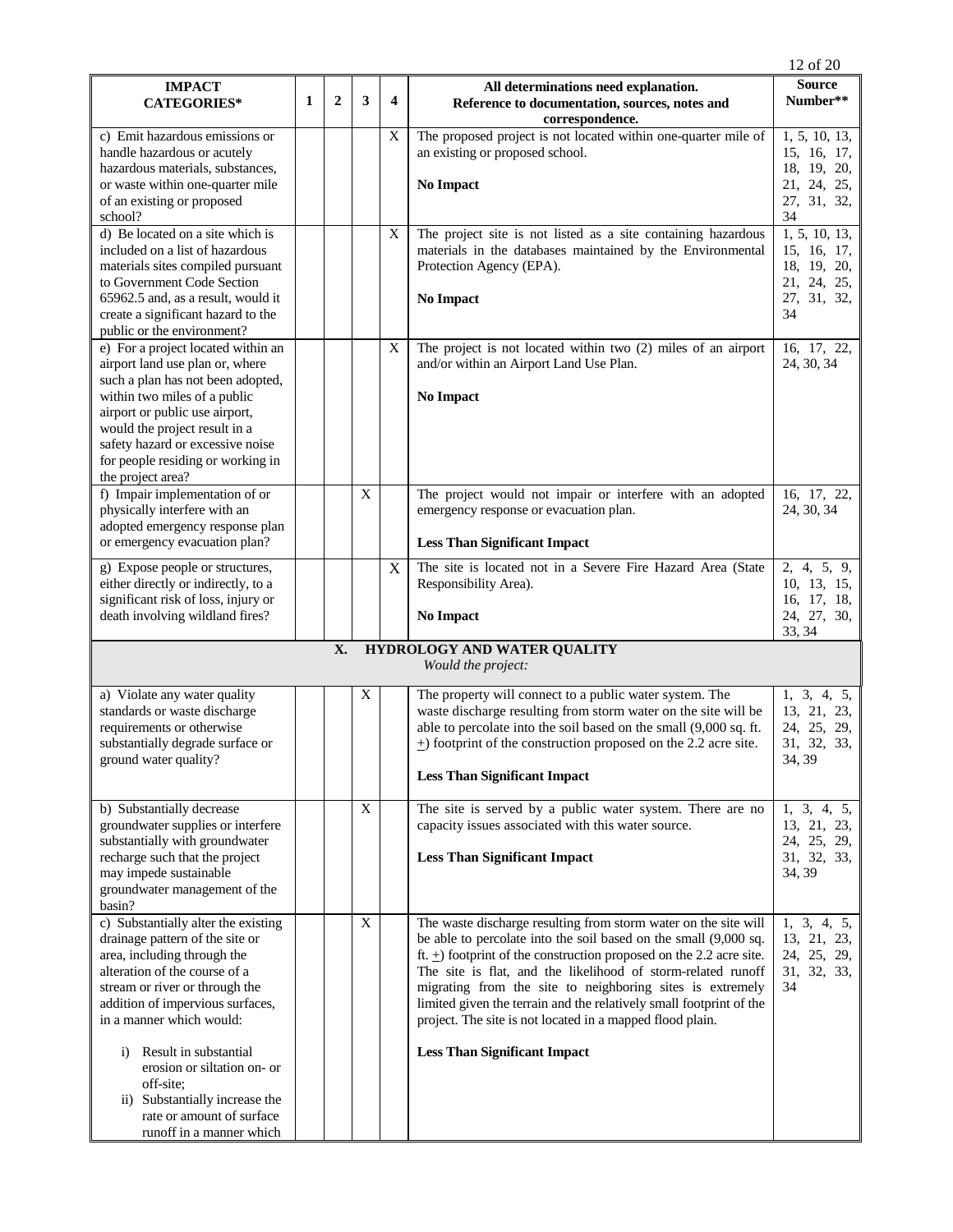|                                                                                                                                                                                                                                                                                                                                                                                                                                                              |                                                           |                |             |                         |                                                                                                                                                                                                                                                                                                                                                                                                                               | 13 of 20                                                                      |  |  |  |  |  |
|--------------------------------------------------------------------------------------------------------------------------------------------------------------------------------------------------------------------------------------------------------------------------------------------------------------------------------------------------------------------------------------------------------------------------------------------------------------|-----------------------------------------------------------|----------------|-------------|-------------------------|-------------------------------------------------------------------------------------------------------------------------------------------------------------------------------------------------------------------------------------------------------------------------------------------------------------------------------------------------------------------------------------------------------------------------------|-------------------------------------------------------------------------------|--|--|--|--|--|
| <b>IMPACT</b><br><b>CATEGORIES*</b>                                                                                                                                                                                                                                                                                                                                                                                                                          | 1                                                         | $\overline{2}$ | 3           | $\overline{\mathbf{4}}$ | All determinations need explanation.<br>Reference to documentation, sources, notes and                                                                                                                                                                                                                                                                                                                                        | <b>Source</b><br>Number**                                                     |  |  |  |  |  |
| would result in flooding<br>on- or off-site;<br>iii) Create or contribute to<br>runoff water which would<br>exceed the capacity of<br>existing or planned<br>stormwater drainage<br>systems or provide<br>substantial additional<br>sources of polluted<br>runoff:<br>iv) Impede or redirect flood<br>flows?<br>d) In flood hazard, tsunami, or<br>seiche zones, risk release of<br>pollutants due to project<br>inundation?<br>e) Conflict with or obstruct |                                                           |                | X<br>X      |                         | correspondence.<br>The site is not located in a mapped flood plain, tsunami or<br>seiche zone.<br><b>Less Than Significant Impact</b><br>There are no water quality control plans adopted that involve                                                                                                                                                                                                                        | 1, 3, 4, 5,<br>13, 21, 23,<br>24, 25, 29,<br>31, 32, 33,<br>34<br>1, 3, 4, 5, |  |  |  |  |  |
| implementation of a water quality<br>control plan or sustainable<br>groundwater management plan?                                                                                                                                                                                                                                                                                                                                                             |                                                           |                |             |                         | this property.<br><b>Less Than Significant Impact</b>                                                                                                                                                                                                                                                                                                                                                                         | 10, 13, 21,<br>23, 24, 25,<br>29, 31, 32,<br>33, 34                           |  |  |  |  |  |
|                                                                                                                                                                                                                                                                                                                                                                                                                                                              | <b>LAND USE AND PLANNING</b><br>XI.<br>Would the project: |                |             |                         |                                                                                                                                                                                                                                                                                                                                                                                                                               |                                                                               |  |  |  |  |  |
| a) Physically divide an<br>established community?                                                                                                                                                                                                                                                                                                                                                                                                            |                                                           |                |             | X                       | The proposed project site would not physically divide an<br>established community.<br><b>No Impact</b>                                                                                                                                                                                                                                                                                                                        | 1, 3, 4, 5, 6,<br>35                                                          |  |  |  |  |  |
| b) Cause a significant<br>environmental impact due to a<br>conflict with any land use plan,<br>policy, or regulation adopted for<br>the purpose of avoiding or<br>mitigating an environmental<br>effect?                                                                                                                                                                                                                                                     |                                                           |                | $\mathbf X$ |                         | This project is consistent with the Lake County General Plan,<br>The Kelseyville Area Plan and the Lake County Zoning<br>Ordinance.<br><b>Less Than Significant Impact</b>                                                                                                                                                                                                                                                    | 1, 3, 4, 5,<br>20, 21, 22,<br>27, 28                                          |  |  |  |  |  |
|                                                                                                                                                                                                                                                                                                                                                                                                                                                              |                                                           |                |             | XII.                    | <b>MINERAL RESOURCES</b><br>Would the project:                                                                                                                                                                                                                                                                                                                                                                                |                                                                               |  |  |  |  |  |
| a) Result in the loss of<br>availability of a known mineral<br>resource that would be of value to<br>the region and the residents of the<br>state?                                                                                                                                                                                                                                                                                                           |                                                           |                |             | X                       | The Aggregate Resource Management Plan (ARMP) does not<br>identify this site as having an important source of aggregate.<br><b>No Impact</b>                                                                                                                                                                                                                                                                                  | 1, 3, 4, 5, 26                                                                |  |  |  |  |  |
| b) Result in the loss of<br>availability of a locally important<br>mineral resource recovery site<br>delineated on a local general plan,<br>specific plan, or other land use<br>plan?                                                                                                                                                                                                                                                                        |                                                           |                |             | X                       | Neither the County of Lake's General Plan, the Kelseyville<br>Area Plan nor the Lake County Aggregate Resource<br>Management Plan designates the project site as being a locally<br>important mineral resource recovery site.<br><b>No Impact</b>                                                                                                                                                                             | 1, 3, 4, 5, 26                                                                |  |  |  |  |  |
|                                                                                                                                                                                                                                                                                                                                                                                                                                                              |                                                           |                |             |                         | XIII.<br><b>NOISE</b><br>Would the project result in:                                                                                                                                                                                                                                                                                                                                                                         |                                                                               |  |  |  |  |  |
| a) Generation of a substantial<br>temporary or permanent increase<br>in ambient noise levels in the<br>vicinity of the project in excess of<br>standards established in the local<br>general plan or noise ordinance,<br>or applicable standards of other<br>agencies?                                                                                                                                                                                       |                                                           | X              |             |                         | Short-term increases in ambient noise levels to uncomfortable<br>levels could be expected during project grading and/or<br>construction. Mitigation measures will decrease these noise<br>levels to an acceptable level. Less Than Significant with the<br>following mitigation measures incorporated:<br>NOI-1: All construction activities including engine warm-<br>up shall be limited Monday Through Friday, between the | 1, 3, 4, 5, 13                                                                |  |  |  |  |  |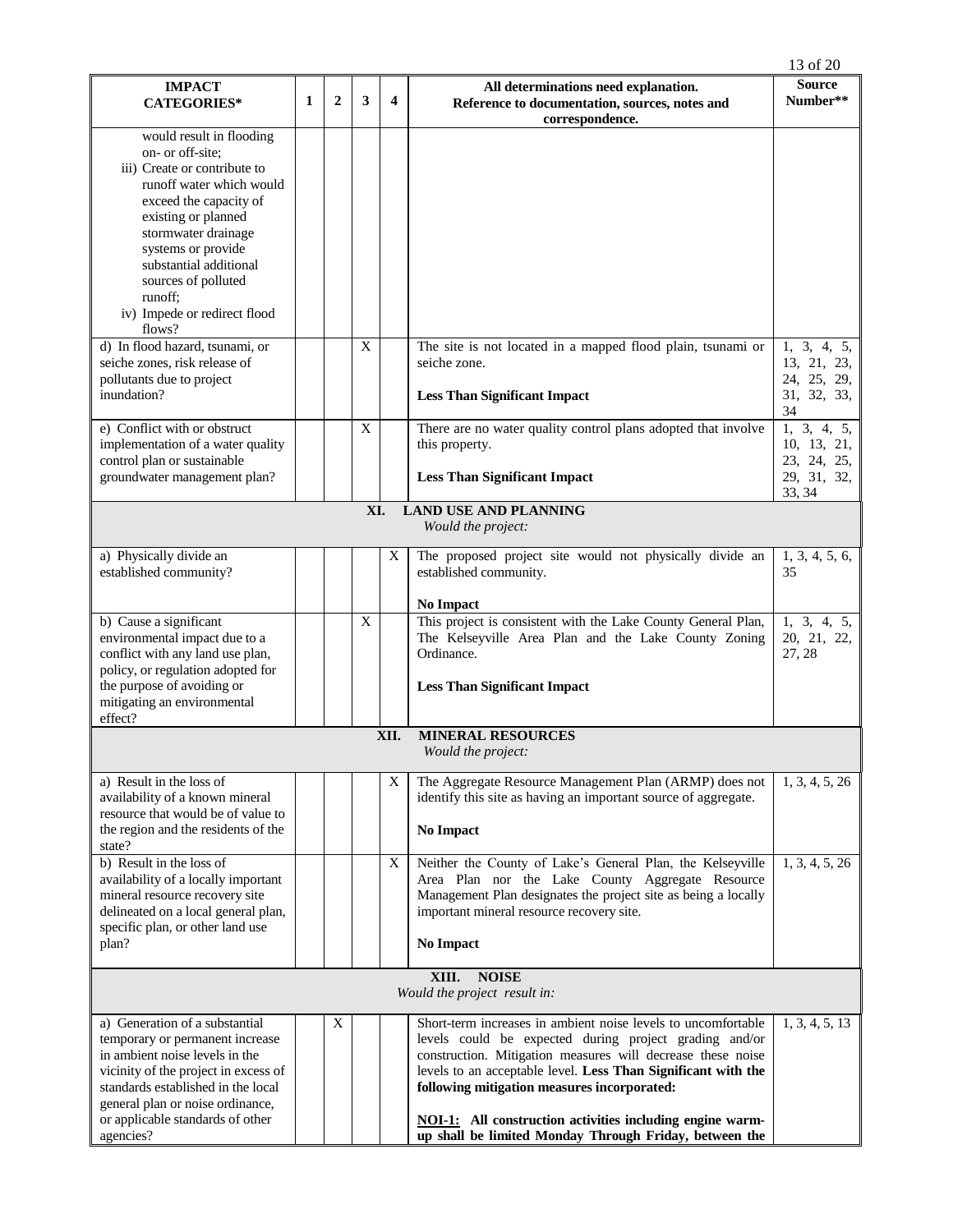|                                                                                                                                                                                                                                                                                                                                                                                                                                                                                                                                            |   |                |      |                         |                                                                                                                                                                                                                                                                                                                                                                                                                                                                                            | 14 of 20                                                                                         |
|--------------------------------------------------------------------------------------------------------------------------------------------------------------------------------------------------------------------------------------------------------------------------------------------------------------------------------------------------------------------------------------------------------------------------------------------------------------------------------------------------------------------------------------------|---|----------------|------|-------------------------|--------------------------------------------------------------------------------------------------------------------------------------------------------------------------------------------------------------------------------------------------------------------------------------------------------------------------------------------------------------------------------------------------------------------------------------------------------------------------------------------|--------------------------------------------------------------------------------------------------|
| <b>IMPACT</b><br><b>CATEGORIES*</b>                                                                                                                                                                                                                                                                                                                                                                                                                                                                                                        | 1 | $\overline{2}$ | 3    | $\overline{\mathbf{4}}$ | All determinations need explanation.<br>Reference to documentation, sources, notes and<br>correspondence.                                                                                                                                                                                                                                                                                                                                                                                  | <b>Source</b><br>Number**                                                                        |
|                                                                                                                                                                                                                                                                                                                                                                                                                                                                                                                                            |   |                |      |                         | hours of 7:00am and 7:00pm to minimize noise impacts on<br>nearby residents. Back-up beepers shall be adjusted to the<br>lowest allowable levels. This mitigation does not apply to<br>night work.                                                                                                                                                                                                                                                                                         |                                                                                                  |
|                                                                                                                                                                                                                                                                                                                                                                                                                                                                                                                                            |   |                |      |                         | <b>NOI -2:</b> Maximum non-construction related sounds levels<br>shall not exceed levels of 55 dBA between the hours of<br>7:00AM to 10:00PM and 45 dBA between the hours of<br>10:00PM to 7:00AM within residential areas as specified<br>within Zoning Ordinance Section 21-41.11 (Table 11.1) at<br>the property lines.                                                                                                                                                                 |                                                                                                  |
| b) Generation of excessive<br>groundborne vibration or<br>groundborne noise levels?                                                                                                                                                                                                                                                                                                                                                                                                                                                        |   |                | X    |                         | The project is not expected to create unusual groundborne<br>vibration due to site development or facility operation. The<br>low level truck traffic during construction and for deliveries<br>would create a minimal amount of groundborne vibration.<br><b>Less Than Significant Impact</b>                                                                                                                                                                                              | 1, 3, 4, 5, 13                                                                                   |
|                                                                                                                                                                                                                                                                                                                                                                                                                                                                                                                                            |   |                |      |                         |                                                                                                                                                                                                                                                                                                                                                                                                                                                                                            |                                                                                                  |
| c) For a project located within<br>the vicinity of a private airstrip or<br>an airport land use plan or, where                                                                                                                                                                                                                                                                                                                                                                                                                             |   |                |      | X                       | The site is not located within the vicinity of a public or private<br>air strip.                                                                                                                                                                                                                                                                                                                                                                                                           |                                                                                                  |
| such a plan has not been adopted,<br>within two miles of a public<br>airport or public use airport,<br>would the project expose people<br>residing or working in the project                                                                                                                                                                                                                                                                                                                                                               |   |                |      |                         | No Impact                                                                                                                                                                                                                                                                                                                                                                                                                                                                                  |                                                                                                  |
| area to excessive noise levels?                                                                                                                                                                                                                                                                                                                                                                                                                                                                                                            |   |                | XIV. |                         | POPULATION AND HOUSING                                                                                                                                                                                                                                                                                                                                                                                                                                                                     |                                                                                                  |
|                                                                                                                                                                                                                                                                                                                                                                                                                                                                                                                                            |   |                |      |                         | Would the project:                                                                                                                                                                                                                                                                                                                                                                                                                                                                         |                                                                                                  |
| a) Induce substantial unplanned                                                                                                                                                                                                                                                                                                                                                                                                                                                                                                            |   |                | Χ    |                         | The project is not anticipated to induce population growth.                                                                                                                                                                                                                                                                                                                                                                                                                                | 1, 3, 4, 5                                                                                       |
| population growth in an area,<br>either directly (for example, by<br>proposing new homes and<br>businesses) or indirectly (for<br>example, through extension of<br>roads or other infrastructure)?                                                                                                                                                                                                                                                                                                                                         |   |                |      |                         | <b>Less than Significant Impact</b>                                                                                                                                                                                                                                                                                                                                                                                                                                                        |                                                                                                  |
| b) Displace substantial numbers                                                                                                                                                                                                                                                                                                                                                                                                                                                                                                            |   |                |      |                         | $X \mid$ No housing will be displaced as a result of the project.                                                                                                                                                                                                                                                                                                                                                                                                                          | 1, 3, 4, 5                                                                                       |
| of existing people or housing,<br>necessitating the construction of<br>replacement housing elsewhere?                                                                                                                                                                                                                                                                                                                                                                                                                                      |   |                |      |                         | <b>No Impact</b>                                                                                                                                                                                                                                                                                                                                                                                                                                                                           |                                                                                                  |
|                                                                                                                                                                                                                                                                                                                                                                                                                                                                                                                                            |   |                |      | XV.                     | <b>PUBLIC SERVICES</b>                                                                                                                                                                                                                                                                                                                                                                                                                                                                     |                                                                                                  |
|                                                                                                                                                                                                                                                                                                                                                                                                                                                                                                                                            |   |                |      |                         | Would the project:                                                                                                                                                                                                                                                                                                                                                                                                                                                                         |                                                                                                  |
| a) Would the project result in<br>substantial adverse physical<br>impacts associated with the<br>provision of new or physically<br>altered governmental facilities,<br>need for new or physically altered<br>governmental facilities, the<br>construction of which could<br>cause significant environmental<br>impacts, in order to maintain<br>acceptable service ratios,<br>response times or other<br>performance objectives for any of<br>the public services:<br>- Fire Protection?<br>- Police Protection?<br>- Schools?<br>- Parks? |   |                | X    |                         | The project does not propose any new housing or other uses<br>that would necessitate the need for new or altered government<br>facilities. The site is served by the Lake County Sheriff's<br>Department, the Kelseyville Fire District; the Department of<br>Public Works (Live Oak Drive); and Special Districts (sewer<br>and water connections). These public agencies were notified of<br>this project, and no adverse comments were received.<br><b>Less Than Significant Impact</b> | 1, 3, 4, 5,<br>13, 17, 20,<br>21, 22, 23,<br>24, 27, 28,<br>29, 30, 31,<br>32, 33, 34,<br>36, 37 |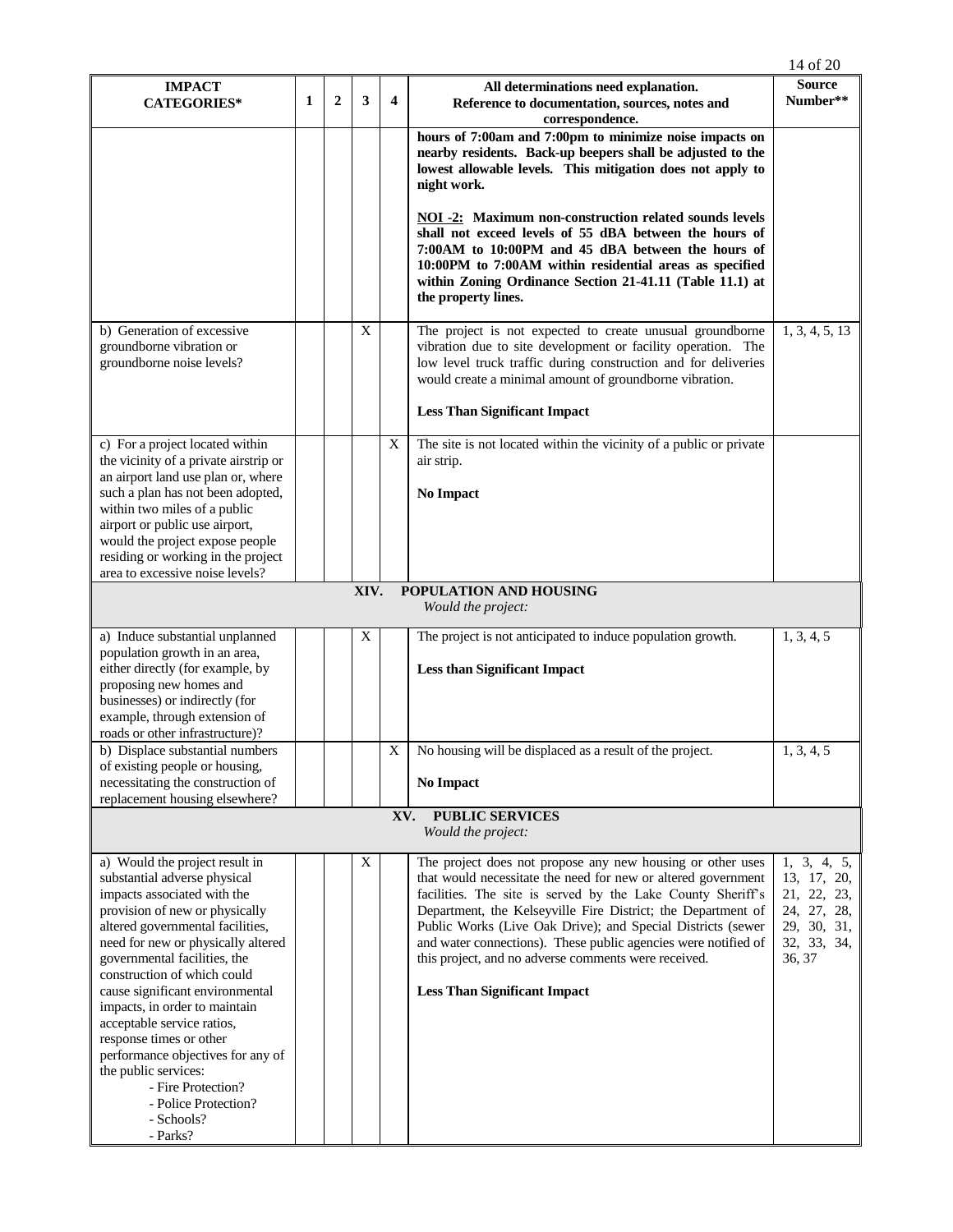|                                                                                                                                                                                                                                                            |                                                      |                |             |                         |                                                                                                                                                                                                                                                                                                | 15 of 20                                              |  |  |  |  |
|------------------------------------------------------------------------------------------------------------------------------------------------------------------------------------------------------------------------------------------------------------|------------------------------------------------------|----------------|-------------|-------------------------|------------------------------------------------------------------------------------------------------------------------------------------------------------------------------------------------------------------------------------------------------------------------------------------------|-------------------------------------------------------|--|--|--|--|
| <b>IMPACT</b><br><b>CATEGORIES*</b>                                                                                                                                                                                                                        | 1                                                    | $\overline{2}$ | 3           | $\overline{\mathbf{4}}$ | All determinations need explanation.<br>Reference to documentation, sources, notes and<br>correspondence.                                                                                                                                                                                      | <b>Source</b><br>Number**                             |  |  |  |  |
| - Other Public Facilities?                                                                                                                                                                                                                                 |                                                      |                |             |                         |                                                                                                                                                                                                                                                                                                |                                                       |  |  |  |  |
| <b>RECREATION</b><br>XVI.<br>Would the project:                                                                                                                                                                                                            |                                                      |                |             |                         |                                                                                                                                                                                                                                                                                                |                                                       |  |  |  |  |
| a) Increase the use of existing<br>neighborhood and regional parks<br>or other recreational facilities<br>such that substantial physical<br>deterioration of the facility would<br>occur or be accelerated?                                                |                                                      |                |             | X                       | The project will not have any impacts on existing parks or<br>other recreational facilities.<br><b>No Impact</b>                                                                                                                                                                               | 1, 3, 4, 5                                            |  |  |  |  |
| b) Does the project include<br>recreational facilities or require<br>the construction or expansion of<br>recreational facilities which<br>might have an adverse physical<br>effect on the environment?                                                     |                                                      |                |             | X                       | This project will not necessitate the construction or expansion<br>of any recreational facilities.<br>No Impact                                                                                                                                                                                | 1, 3, 4, 5                                            |  |  |  |  |
|                                                                                                                                                                                                                                                            | XVII.<br><b>TRANSPORTATION</b><br>Would the project: |                |             |                         |                                                                                                                                                                                                                                                                                                |                                                       |  |  |  |  |
| a) Conflict with a program plan,<br>ordinance or policy addressing<br>the circulation system, including<br>transit, roadway, bicycle and<br>pedestrian facilities?                                                                                         |                                                      |                | X           |                         | The project site is served by Live Oak Drive, a paved County-<br>maintained road at this location. This project was routed to the<br>County Road Department, who had no adverse comments<br>regarding increased construction, delivery or employee-related<br>trips generated by this project. | 1, 3, 4, 5, 9,<br>20, 22, 27,<br>28, 35               |  |  |  |  |
|                                                                                                                                                                                                                                                            |                                                      |                |             |                         | <b>Less Than Significant Impact</b>                                                                                                                                                                                                                                                            |                                                       |  |  |  |  |
| b) Would the project conflict or<br>be inconsistent with CEQA<br>Guidelines section 15064.3,<br>subdivision (b)?                                                                                                                                           |                                                      |                | $\mathbf X$ |                         | The proposed operation would not conflict or be inconsistent<br>with CEQA Guidelines Section 15064.3(b) subdivision (b) as<br>Lake County is a Rural County and trip lengths can frequently<br>exceed 20 miles per trip to access retail outlets, restaurants, gas<br>stations, et cetera.     | 1, 3, 4, 5, 9,<br>20, 22, 27,<br>28, 35               |  |  |  |  |
|                                                                                                                                                                                                                                                            |                                                      |                |             |                         | <b>Less Than Significant Impact</b>                                                                                                                                                                                                                                                            |                                                       |  |  |  |  |
| c) Substantially increase hazards<br>due to a geometric design feature<br>(e.g., sharp curves or dangerous<br>intersections) or incompatible<br>uses (e.g., farm equipment)?                                                                               |                                                      |                | X           |                         | No changes to Live Oak Drive are proposed, nor do any appear<br>to be needed.<br><b>Less than Significant Impact</b>                                                                                                                                                                           | 1, 3, 4, 5, 9,<br>20, 22, 27,<br>28, 35               |  |  |  |  |
| d) Result in inadequate<br>emergency access?                                                                                                                                                                                                               |                                                      |                |             | X                       | As proposed, this project will not impact any existing<br>emergency accesses.<br><b>No Impact</b>                                                                                                                                                                                              | 1, 3, 4, 5, 9,<br>20, 22, 27,<br>28, 35               |  |  |  |  |
|                                                                                                                                                                                                                                                            |                                                      |                | XVIII.      |                         | TRIBAL CULTURAL RESOURCES<br>Would the project cause a substantial adverse change in the significance of a tribal cultural resource, defined in Public Resources                                                                                                                               |                                                       |  |  |  |  |
| Code section 21074 as either a site, feature, place, cultural landscape that is geographically defined in terms of the size and scope of<br>the landscape, sacred place, or object with cultural value to a California Native American tribe, and that is: |                                                      |                |             |                         |                                                                                                                                                                                                                                                                                                |                                                       |  |  |  |  |
| a) Listed or eligible for listing in<br>the California Register of<br>Historical Resources, or in a local<br>register of historical resources as                                                                                                           |                                                      |                | X           |                         | The site does not contain resources that would be eligible for<br>being listed in the California Register of Historical Resources<br>or are locally significant.                                                                                                                               | 5, 10,<br>16,<br>17, 18, 24,<br>27, 28, 29,<br>34, 35 |  |  |  |  |
| defined in Public Resources Code<br>section $5020.1(k)$ , or                                                                                                                                                                                               |                                                      |                |             |                         | <b>Less than Significant Impact</b>                                                                                                                                                                                                                                                            |                                                       |  |  |  |  |
| b) A resource determined by the<br>lead agency, in its discretion and<br>supported by substantial<br>evidence, to be significant<br>pursuant to criteria set forth in<br>subdivision (c) of Public                                                         |                                                      | X              |             |                         | The County has provided mitigation measures CUL-1 and<br>CUL-2 that are prescriptive if any potentially significant<br>artifacts, items or any human remains are discovered during the<br>process of site disturbance.<br>Implementation of CUL-1 and CUL-2 would reduce                       | 5, 10,<br>16,<br>17, 18, 24,<br>27, 28, 29,<br>34, 35 |  |  |  |  |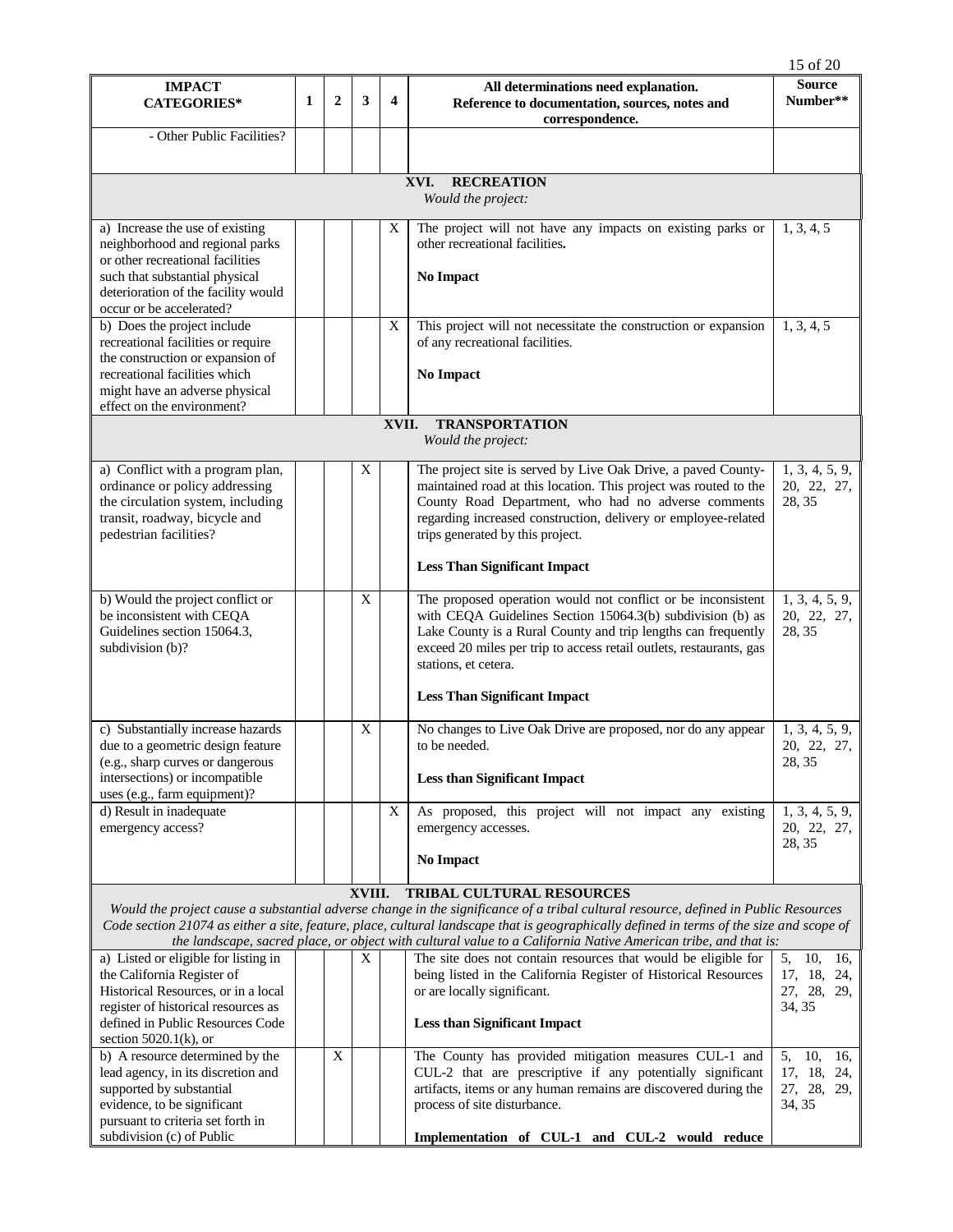|                                                                                                                                                                                                                                                                                                              |              |                |                           |                         |                                                                                                                                                                                                                                                                                                                                                                        | 16 of 20                                     |  |  |  |
|--------------------------------------------------------------------------------------------------------------------------------------------------------------------------------------------------------------------------------------------------------------------------------------------------------------|--------------|----------------|---------------------------|-------------------------|------------------------------------------------------------------------------------------------------------------------------------------------------------------------------------------------------------------------------------------------------------------------------------------------------------------------------------------------------------------------|----------------------------------------------|--|--|--|
| <b>IMPACT</b><br><b>CATEGORIES*</b>                                                                                                                                                                                                                                                                          | $\mathbf{1}$ | $\overline{2}$ | 3                         | $\overline{\mathbf{4}}$ | All determinations need explanation.<br>Reference to documentation, sources, notes and<br>correspondence.                                                                                                                                                                                                                                                              | <b>Source</b><br>Number**                    |  |  |  |
| Resources Code section 5024.1.<br>In applying the criteria set forth<br>in subdivision (c) of Public<br>Resources Code 5024.1, the lead<br>agency shall consider the<br>significance of the resource to a<br>California Native American tribe.                                                               |              |                |                           |                         | potential impacts to Less than Significant.                                                                                                                                                                                                                                                                                                                            |                                              |  |  |  |
| XIX.<br>UTILITIES AND SERVICE SYSTEMS<br>Would the project:                                                                                                                                                                                                                                                  |              |                |                           |                         |                                                                                                                                                                                                                                                                                                                                                                        |                                              |  |  |  |
| a) Require or result in the<br>relocation or construction of new<br>or expanded water, wastewater<br>treatment or storm water<br>drainage, electric power, natural<br>gas, or telecommunications<br>facilities, the construction or<br>relocation of which could cause<br>significant environmental effects? |              |                | X                         |                         | The site is served by the nearby public water and sewer<br>system. Power is available to the site via overhead<br>power lines on Live Oak Drive.<br>Storm water drainage can be maintained on site given<br>the flat terrain of the site and the small footprint of the<br>new non-permeable structures (9,000 sq. ft. $\pm$ ).<br><b>Less Than Significant Impact</b> | 1, 3, 4, 5, 29,<br>32, 33, 34,<br>37, 39     |  |  |  |
| b) Have sufficient water supplies<br>available to serve the project and<br>reasonably foreseeable future<br>development during normal, dry<br>and multiple dry years?                                                                                                                                        |              |                | $\mathbf{X}$              |                         | There are no capacity issues associated with the water<br>supply system that serves this area.<br><b>Less Than Significant Impact</b>                                                                                                                                                                                                                                  | 1, 3, 4, 5, 29,<br>32, 33, 34,<br>36, 37, 39 |  |  |  |
| c) Result in a determination by<br>the wastewater treatment<br>provider, which serves or may<br>serve the project that it has<br>adequate capacity to serve the<br>project's projected demand in<br>addition to the provider's existing<br>commitments?                                                      |              |                | $\boldsymbol{\mathrm{X}}$ |                         | The site is served by an public sewer system. No new septic<br>systems are proposed, nor are they needed.<br><b>Less Than Significant Impact</b>                                                                                                                                                                                                                       | 1, 3, 4, 5, 29,<br>32, 33, 34                |  |  |  |
| d) Generate solid waste in excess<br>of State or local standards or in<br>excess of the capacity of local<br>infrastructure?                                                                                                                                                                                 |              |                | X                         |                         | The existing landfill has sufficient capacity to accommodate<br>the project's solid waste disposal needs for at least the next 4<br>years according to the Director of the Landfill.<br><b>Less Than Significant Impact.</b>                                                                                                                                           | 1, 3, 4, 5, 28,<br>29, 32, 33,<br>34, 36     |  |  |  |
| e) Comply with federal, state,<br>and local management and<br>reduction statutes and regulations<br>related to solid waste?                                                                                                                                                                                  |              |                | X                         |                         | All requirements related to solid waste will apply to this<br>project. Solid waste disposal is not projected to be excessive.<br><b>Less Than Significant Impact</b>                                                                                                                                                                                                   | 1, 3, 4, 5,<br>29, 32, 33,<br>34, 36         |  |  |  |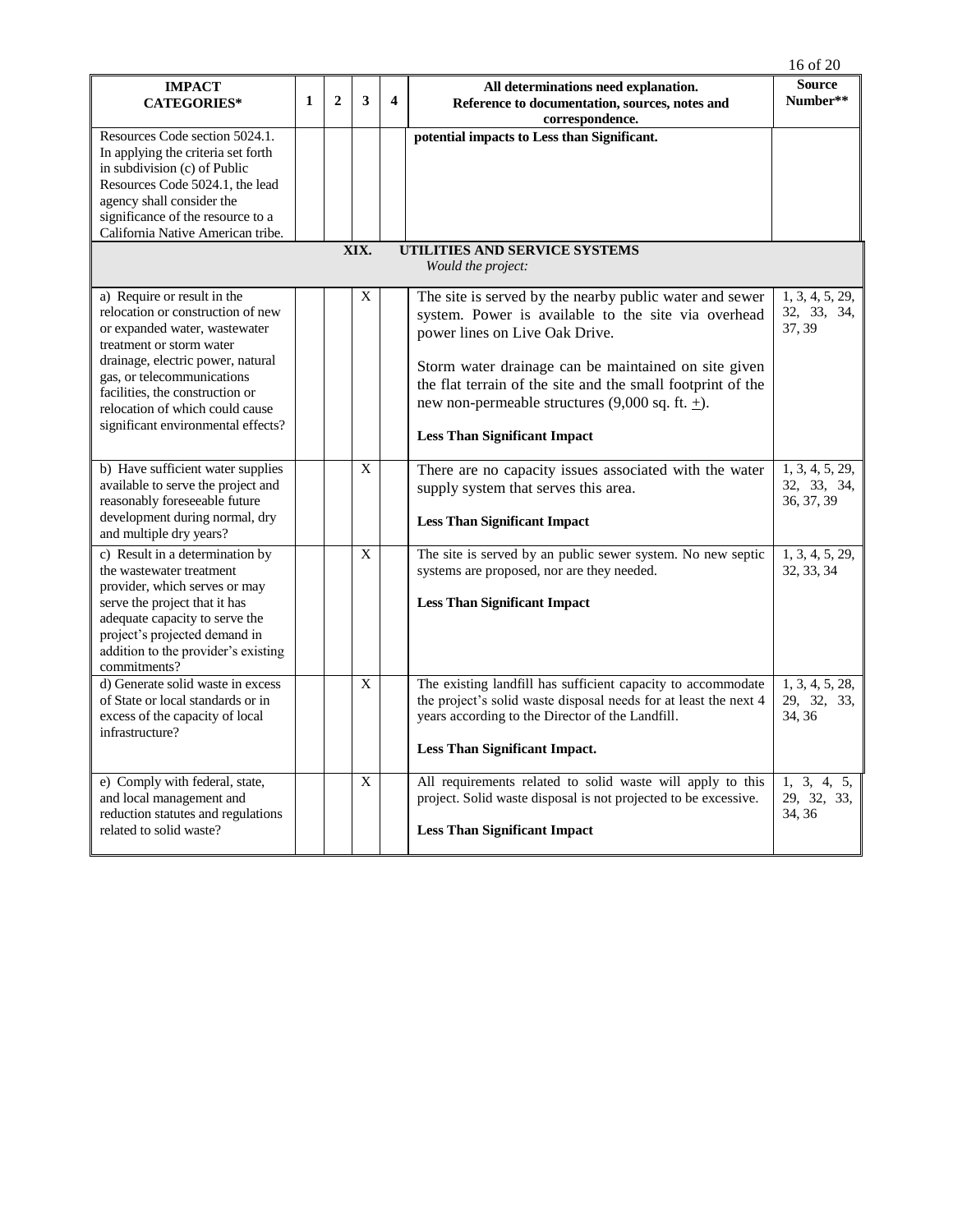|                                                                                                                                                                                                                                                                                                                                                                                                                                                                                                                                |   |                |             |                         |                                                                                                                                                                                                                                                                                                                                                                                                           | 17 of 20                                                           |  |  |  |  |
|--------------------------------------------------------------------------------------------------------------------------------------------------------------------------------------------------------------------------------------------------------------------------------------------------------------------------------------------------------------------------------------------------------------------------------------------------------------------------------------------------------------------------------|---|----------------|-------------|-------------------------|-----------------------------------------------------------------------------------------------------------------------------------------------------------------------------------------------------------------------------------------------------------------------------------------------------------------------------------------------------------------------------------------------------------|--------------------------------------------------------------------|--|--|--|--|
| <b>IMPACT</b><br><b>CATEGORIES*</b>                                                                                                                                                                                                                                                                                                                                                                                                                                                                                            | 1 | $\overline{2}$ | 3           | $\overline{\mathbf{4}}$ | All determinations need explanation.<br>Reference to documentation, sources, notes and<br>correspondence.                                                                                                                                                                                                                                                                                                 | <b>Source</b><br>Number**                                          |  |  |  |  |
| XX.<br><b>WILDFIRE</b><br>If located in or near state responsibility areas or lands classified as very high fire hazard severity zones, would the<br><i>project:</i>                                                                                                                                                                                                                                                                                                                                                           |   |                |             |                         |                                                                                                                                                                                                                                                                                                                                                                                                           |                                                                    |  |  |  |  |
| a) Substantially impair an<br>adopted emergency response plan<br>or emergency evacuation plan?                                                                                                                                                                                                                                                                                                                                                                                                                                 |   |                | X           |                         | The site is not located in a mapped High Fire area. Live Oak<br>Drive is adjacent to the site, and in the event of an emergency,<br>would be the evacuation route. Live Oak Drive is a paved,<br>County-maintained road at this location.<br><b>Less Than Significant Impact</b>                                                                                                                          | 2, 4, 5, 9,<br>10, 13, 15,<br>16, 17, 18,<br>24, 27, 30,<br>33, 34 |  |  |  |  |
| b) Due to slope, prevailing winds,<br>and other factors, exacerbate<br>wildfire risks, and thereby expose<br>project occupants to pollutant<br>concentrations from a wildfire or<br>the uncontrolled spread of a<br>wildfire?                                                                                                                                                                                                                                                                                                  |   |                | $\mathbf X$ |                         | The site is flat and lacks significant vegetation (fuel load). The<br>site is served by the Kelseyville Fire District, and is near<br>Highway 29, which would be the path of travel for fire trucks.<br>There are no obvious factors that would increase the risk of this<br>site to exposing occupants to pollutant concentrations from a<br>wildfire.<br><b>Less Than Significant Impact</b>            | 2, 4, 5, 9,<br>10, 13, 15,<br>16, 17, 18,<br>24, 27, 30,<br>33, 34 |  |  |  |  |
| c) Require the installation or<br>maintenance of associated<br>infrastructure (such as roads, fuel<br>breaks, emergency water sources,<br>power lines or other utilities) that<br>may exacerbate fire risk or that<br>may result in temporary or<br>ongoing impacts to the<br>environment?                                                                                                                                                                                                                                     |   |                | X           |                         | The site will be connected to public water. There are no<br>capacity issues at this location. Schools require certain fire<br>protection measures, such as fire extinguishers and potential fire<br>hydrants.<br><b>Less Than Significant Impact</b>                                                                                                                                                      | 2, 4, 5, 9,<br>10, 13, 15,<br>16, 17, 18,<br>24, 27, 30,<br>33, 34 |  |  |  |  |
| d) Expose people or structures to<br>significant risks, including<br>downslope or downstream<br>flooding or landslides, as a result<br>of runoff, post-fire slope<br>instability, or drainage changes?                                                                                                                                                                                                                                                                                                                         |   |                | $\mathbf X$ |                         | There is little chance of risks associated with post-fire slope<br>runoff, instability or drainage changes given the location of<br>Cole Creek, which runs in between the flat terrain on the project<br>site.<br><b>Less Than Significant Impact</b>                                                                                                                                                     | 2, 4, 5, 9,<br>10, 13, 15,<br>16, 17, 18,<br>24, 27, 30,<br>33, 34 |  |  |  |  |
| XXI.<br><b>MANDATORY FINDINGS OF SIGNIFICANCE</b>                                                                                                                                                                                                                                                                                                                                                                                                                                                                              |   |                |             |                         |                                                                                                                                                                                                                                                                                                                                                                                                           |                                                                    |  |  |  |  |
| a) Does the project have the<br>potential to substantially degrade<br>the quality of the environment,<br>substantially reduce the habitat of<br>a fish or wildlife species, cause a<br>fish or wildlife population to drop<br>below self-sustaining levels,<br>threaten to eliminate a plant or<br>animal community, substantially<br>reduce the number or restrict the<br>range of a rare or endangered<br>plant or animal or eliminate<br>important examples of the major<br>periods of California history or<br>prehistory? |   |                | $\mathbf X$ |                         | The project proposes a small Christian school on a vacant lot.<br>As proposed, this project is not anticipated to significantly<br>impact habitat of fish and/or wildlife species or cultural<br>resources with the incorporated mitigation measures described<br>above based on the Biological Survey that was submitted, and<br>the characteristics of the site.<br><b>Less Than Significant Impact</b> | All                                                                |  |  |  |  |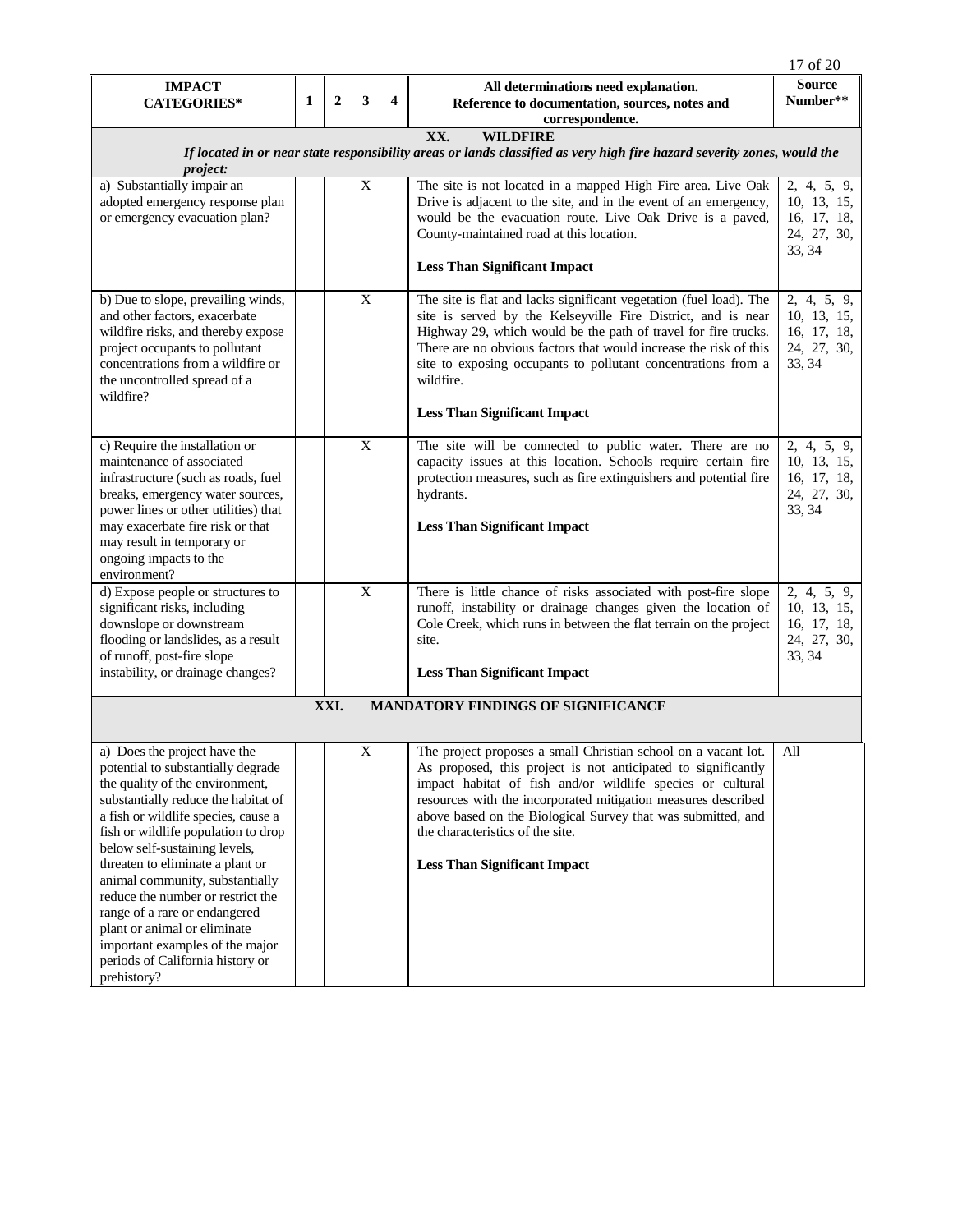|                                                                                                                                                                                                                                                                                                                                                                              |              |   |   |                                                                                                                                                                                                                                                                                                                                                                                                                                                                                                    | 18 of 20                  |
|------------------------------------------------------------------------------------------------------------------------------------------------------------------------------------------------------------------------------------------------------------------------------------------------------------------------------------------------------------------------------|--------------|---|---|----------------------------------------------------------------------------------------------------------------------------------------------------------------------------------------------------------------------------------------------------------------------------------------------------------------------------------------------------------------------------------------------------------------------------------------------------------------------------------------------------|---------------------------|
| <b>IMPACT</b><br><b>CATEGORIES*</b>                                                                                                                                                                                                                                                                                                                                          | $\mathbf{2}$ | 3 | 4 | All determinations need explanation.<br>Reference to documentation, sources, notes and<br>correspondence.                                                                                                                                                                                                                                                                                                                                                                                          | <b>Source</b><br>Number** |
| b) Does the project have impacts<br>that are individually limited, but<br>cumulatively considerable?<br>("Cumulatively considerable"<br>means that the incremental effects<br>of a project are considerable<br>when viewed in connection with<br>the effects of past projects, the<br>effects of other current projects,<br>and the effects of probable future<br>projects)? | X            |   |   | Potentially significant impacts have been identified related to<br>Air Quality, Cultural / Tribal Resources and Noise.<br>Implementation of and compliance with mitigation measures<br>identified in each section as project conditions of approval<br>would avoid or reduce potential impacts to less than<br>significant levels and would not result in cumulatively<br>considerable environmental impacts.                                                                                      | All                       |
| c) Does the project have<br>environmental effects which will<br>cause substantial adverse effects<br>on human beings, either directly<br>or indirectly?                                                                                                                                                                                                                      | X            |   |   | The proposed project has potential to result in adverse indirect<br>or direct effects on human beings. In particular, to Air Quality,<br>Cultural / Tribal Resources, and Noise have the potential to<br>impact human beings. Implementation of and compliance with<br>mitigation measures identified in each section as conditions of<br>approval would not result in substantial adverse indirect or<br>direct effects on human beings and impacts would be<br>considered less than significant. | All                       |

\* Impact Categories defined by CEQA

## **REFERENCES**

- 1. Bay Area Air Quality Management District. 2014. *Rules and Compliance*, accessed on December 03, 2021 <https://www.baaqmd.gov/rules-and-compliance>.
- 2. Board of Forestry and Fire Protection. 2016. *California Board of Forestry and Fire Protection SRA Fire Safe Regulations*. January 1, 2016.
- 3. California Department of Conservation, California Geological Survey. 2020. *Earthquake Zones of Required Investigation, accessed December 02, 2021* <https://maps.conservation.ca.gov/ cgs/EQZApp/app/>.
- 4. California Department of Conservation. 2015. *Landslide Inventory (Beta)*. <https://maps.conservation.ca.gov/cgs/lsi/app/>.
- 5. California Department of Conservation. 2021. *California Geological Society*. <https://maps.conservation.ca.gov/cgs/informationwarehouse/mlc/>.
- 6. California Department of Fish and Wildlife. 2021.
- 7. California Department of Transportation. 2015. *Scenic Highways, California State Scenic Highways.* <Highways. https://dot.ca.gov/programs/design/lap-landscape-architecture-andcommunity-livability/lap-liv-i-scenic-highways>.
- 8. California Governor's Office of Planning and Research. 2018. *Technical Advisory on Evaluating Transportation Impacts in CEQA*. December 2018. <https://opr.ca.gov/docs/20190122- 743\_Technical\_Advisory.pdf>.
- 9. California Legislative Information. *PUBLIC RESOURCES CODE – PRC DIVISION 4. FORESTS, FORESTRY AND RANGE AND FORAGE LANDS [4001 - 4958].*  <https://leginfo.legislature.ca.gov/faces/codes\_displaySection.xhtml?law Code=PRC&sectionNum=4290>.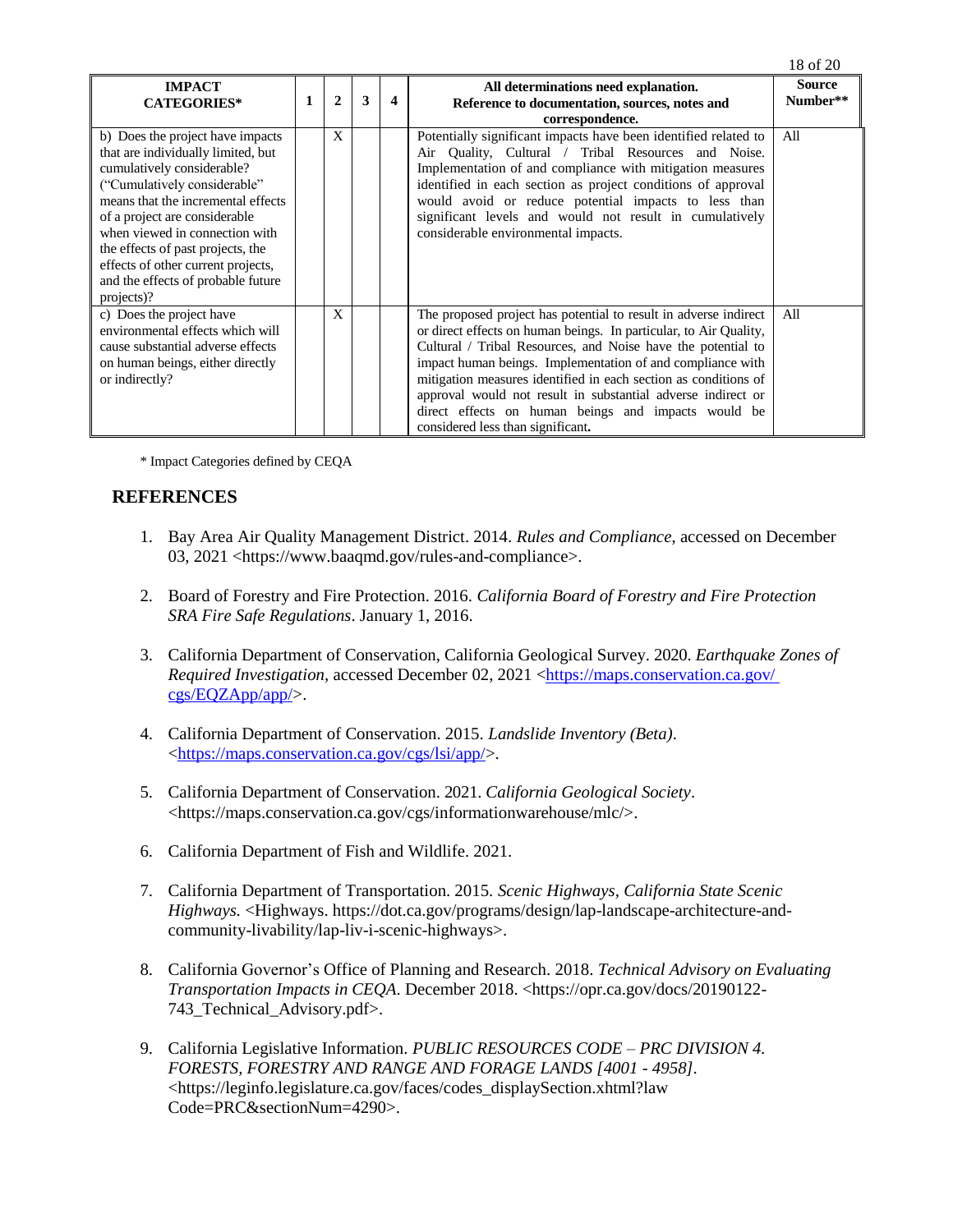- 10. California State Water Resources Control Board. *GeoTracker Database Search.*  <https://geotracker.waterboards.ca.gov>.
- 13. 2020. *Fire Hazard Severity Zones*. <https://gispublic.co.lake. ca.us/portal/apps/webappviewer/index.html?id=e68893fda34e495ab5f053f6a96b305c>.
- 14. *Biological Survey prepared by ECORP Consulting, Inc., and dated August 6, 2021.*
- 15. *Known Fault Lines*. <https://gispublic.co.lake.ca.us /portal/apps/webappviewer/index.html?id=98f7705afb0a49aa982be98ea28cca6b>.
- 16. *Lake County Parcel Viewer*. *<*https://gispublic.co.lake.ca.us /portal/apps/webappviewer/index.html?id=87dfc0c535b 2478bb67df69d6d319eca>.
- 17. *Slope and Terrain Viewer*. < https://gispublic.co.lake .ca.us/portal/apps/webappviewer/index.html?id=de53cdcea0c44a53a2b9f444e729960c>.
- 18. *Lake County Zoning Ordinance.* Adopted 1986. Articles 1 through 72, as Amended through October 5, 2021*.*
- 19. County of Lake, Environmental Health. 2017. *Hazardous Materials Management (CUPA)*, <www.lakecountyca.gov/Page1670.aspx>.
- 20. Department of Toxic Substances Control. 2021. Envirostor. <https://www.envirostor.dtsc.ca.gov/public/>.
- 21. EPA United States Environmental Protection Agency. 2021. Multisystem Search. <https://enviro.epa.gov/facts/multisystem.html>.
- 22. *Advanced Facility Search;* Federal Aviation Administration, ADIP. <https://adip.faa.gov/agis/public/#/airportSearch/advanced>.
- 23. *Lake County General Plan;* Lake County. 2008.
- 24. *Lake County Air Quality Management District, Rules and Regulations.* Lake County Air Quality Management District. 2006. Latest Update on: August 9, 2006.
- 25. *Lake County Aggregate ResourceManagement Plan;* Lake County Planning Department, Resource Management Division. 1992*.* November 19, 1992.
- 26. *Project Description and Supplemental Materials,* received 9-9-2021.
- 27. *Cultural Resource Assessment; Tom Origer & Associates, and dated July 26, 2021.*
- 28. *Cultural Resource history*; Sonoma State. 2018. Northwest Information Center.
- 29. *Emergency Operations Plan;* Office of Emergency Services. 2020.*, Lake Operation Area*. July 2020.
- 30. *General Waste Discharge Requirements and Waiver of Waste Discharge Requirements for Discharges of Waste Associated with Cannabis Cultivation Activities*; State Water Resources Control Board. 2019. *Order WQ 2019-0001-DWQ,* <http[s://ww](http://www.waterboards.ca.gov/board_decisions/adopted_orders/water_quality/2019/wqo2019_0001_dwg.pdf)w[.waterboards.ca.gov/board\\_decisions/adopted\\_orders/water\\_quality/2019/wqo2019\\_](http://www.waterboards.ca.gov/board_decisions/adopted_orders/water_quality/2019/wqo2019_0001_dwg.pdf) [0001\\_dwg.pdf>](http://www.waterboards.ca.gov/board_decisions/adopted_orders/water_quality/2019/wqo2019_0001_dwg.pdf).